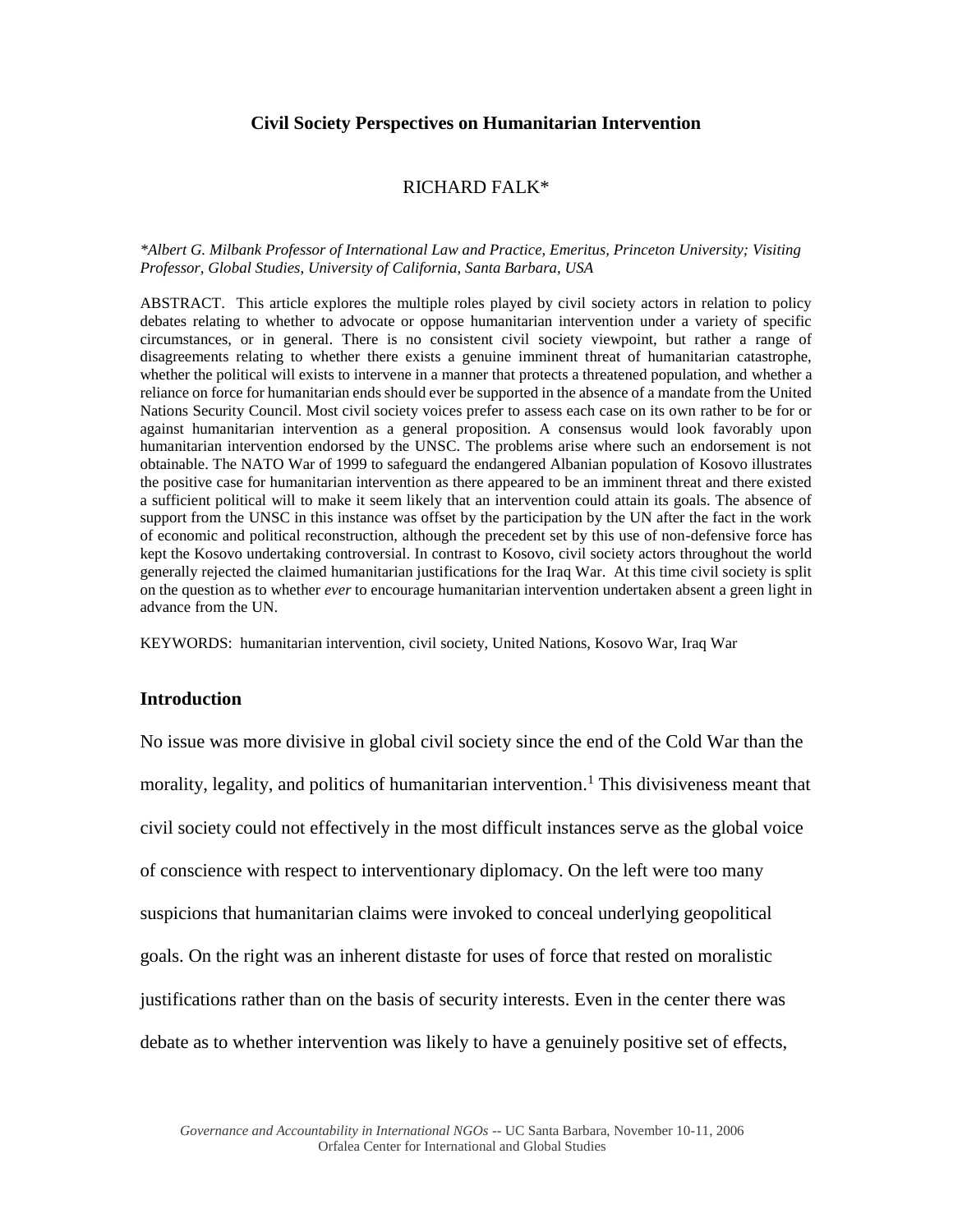and whether the intervening actors were sufficiently committed to devote resources and energies to the project, especially in its post-conflict, reconstruction phase. In these senses, civil society was very active in promoting or opposing proposed humanitarian interventions, but without the sort of unified approach that would add clarity and coherence to the policy debates. In some instances, especially where the facts of extreme humanitarian crisis were stark and uncontested or where the grand strategy goals of the intervening actors were plain, civil society actors were in sufficient agreement to act as either a force for intervention or of opposition.

In many respects the 1990s represented the golden age of Westphalian geopolitics: with the completion of the process of decolonization, (including the collapse of the Soviet empire) the major premise of a world order based on the universality of territorial authority under the control of independent sovereign states belonging to the United Nations was substantially realized for the first time. Additionally after the Cold War, there was no serious prospect of a major international war between major sovereign states. Furthermore, the peoples of East Europe, the Soviet Union, and South Africa had been unexpectedly liberated from oppressive rule without significant accompanying violence, a near political miracle.

In such an atmosphere the ideological tensions that had underpinned the Cold War disappeared. Instead, an economistic phase of international relations emphasizing trade, investment, and growth dominated the policy agendas of foreign offices. The emphasis on an integrated world economy was greatly facilitated by information technology and personal computers that were empowering private sector and civil society actors of all variety to participate in an increasingly networked world.<sup>2</sup>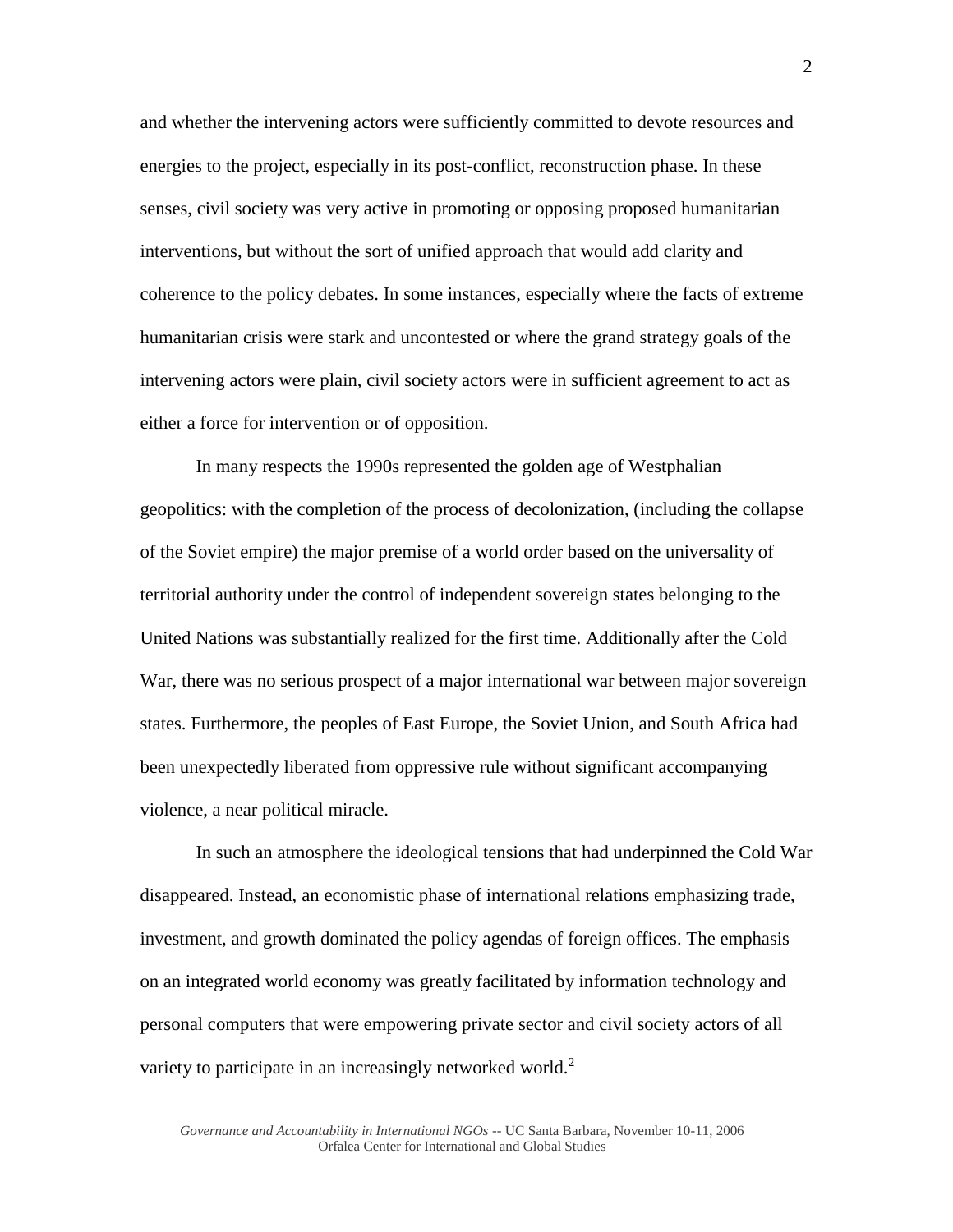It was also a historical moment that seemed highly receptive to a series of normative developments associated with law and morality.<sup>3</sup> After decades of dormancy the Nuremberg idea of holding leaders accountable for crimes of states was revived by governmental initiative, and applied with high dram to such dictators as Pinochet and Milosevic. In this atmosphere action was taken by governments to establish by action of the United Nations Security Council a series of hoc international criminal tribunals. Such initiatives encouraged stimulated civil society ambitions, giving rise to an unexpectedly successful campaign based on collaboration with a coalition of moderate government to establish a permanent International Criminal Court that came into formal existence in 2002.

Also in this setting of heightened sensitivity historic wrongs, long ignored, were acknowledged by political leaders, producing high profile apologies, sentimental remembrances, sometimes accompanied by newly available remedies. After decades of denial, some of the gold confiscated from Holocaust victims was returned or produced compensation in such bastions of banking secrecy as Switzerland.<sup>4</sup> To some extent, survivors of ordeals of forced labor in Europe and Asia received apologies, and in some instances, payments for work rendered long ago. In many settings, redress for past grievances was sought for recent and distant wrongs. One expression of this receptivity to redress was the formation of several commissions of peace and reconciliation. This approach was taken, especially in Latin American countries, in the midst of transitions from dictatorial rule to constitutional democracy. Such commissions acknowledged the wrong that had been perpetrated and looked to a future where such abuses would be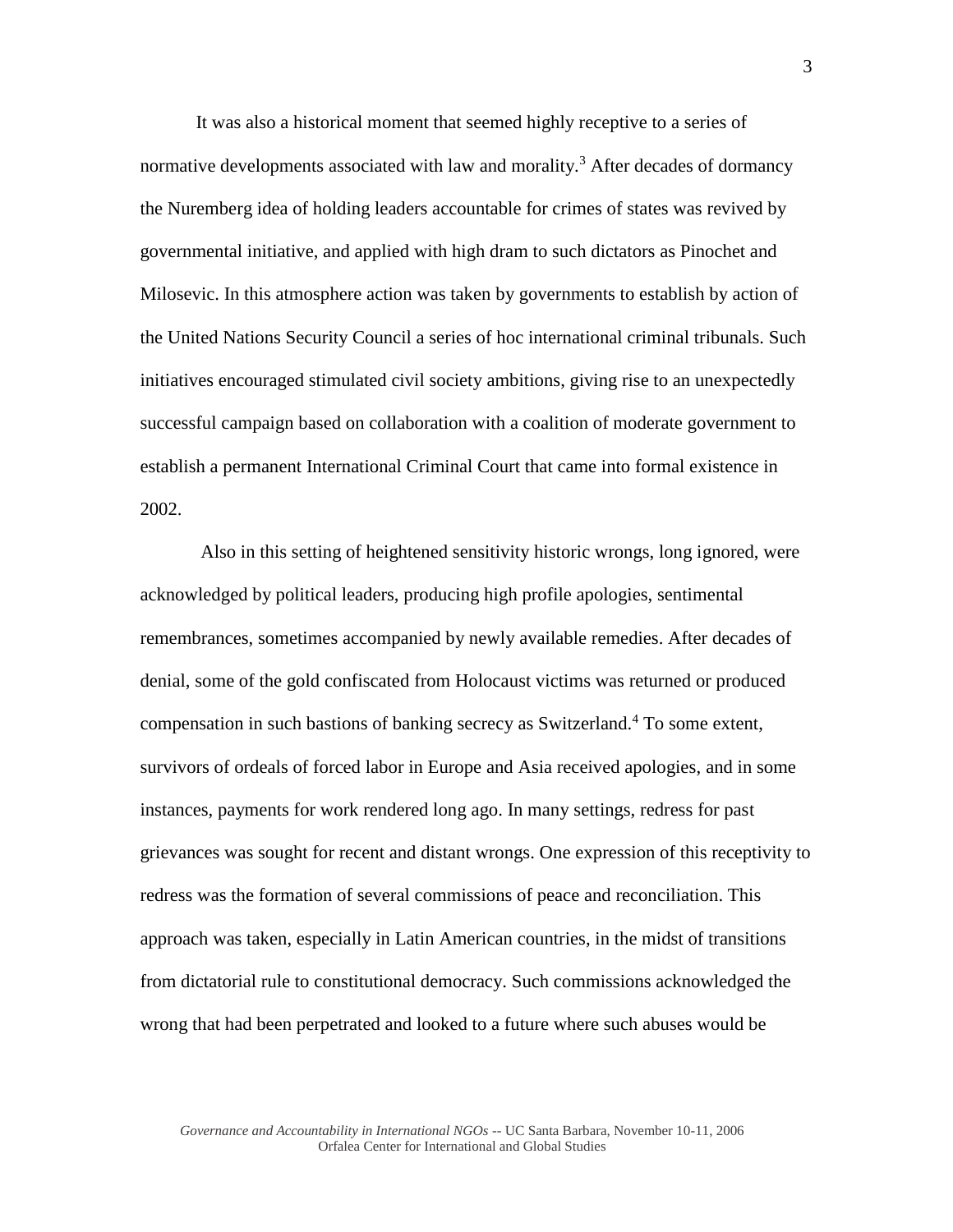avoided, but avoided holding perpetrators accountable or instituting reparation arrangements for victims.<sup>5</sup>

One of the most persistent efforts was made by civil society representatives of indigenous peoples to seek vindication of their sovereign rights as nations that had long been violated. This led to a willingness of the United Nations, under the auspices of the UN Commission on Human Rights Sub-Commission on the Prevention of Discrimination and Protection of Minorities, to provide a forum that met annually to consider the grievances of indigenous peoples. This process continues, and has taken the principal form of articulating a Declaration of the Rights of Indigenous Peoples.<sup>6</sup>

In some ways analogous, descendants of African-American slaves and their representatives, for the first time developed serious arguments that demanded massive reparations for the abuse and suffering endured. These grievances received attention, and in some circles, sympathy, but did not lead to any kind of mass movement and did not produce any offers by accused societies to pay reparations.<sup>7</sup>

This global setting of heightened moral sensitivity was also reinforced by political innovation, especially the European Union that was in its way eclipsing the Westphalian era. The European experiment in regional governance, despite periodic difficulties, presented the world with an instance of the great benefits to be derived from pooled sovereignty, cooperation, and more relaxed border control. Most impressive, and often overlooked, as the transformation of Europe from being most afflicted war zone on the planet into a domain of peaceful inter-state relations with expectations of durable peace reaching a virtual certainty.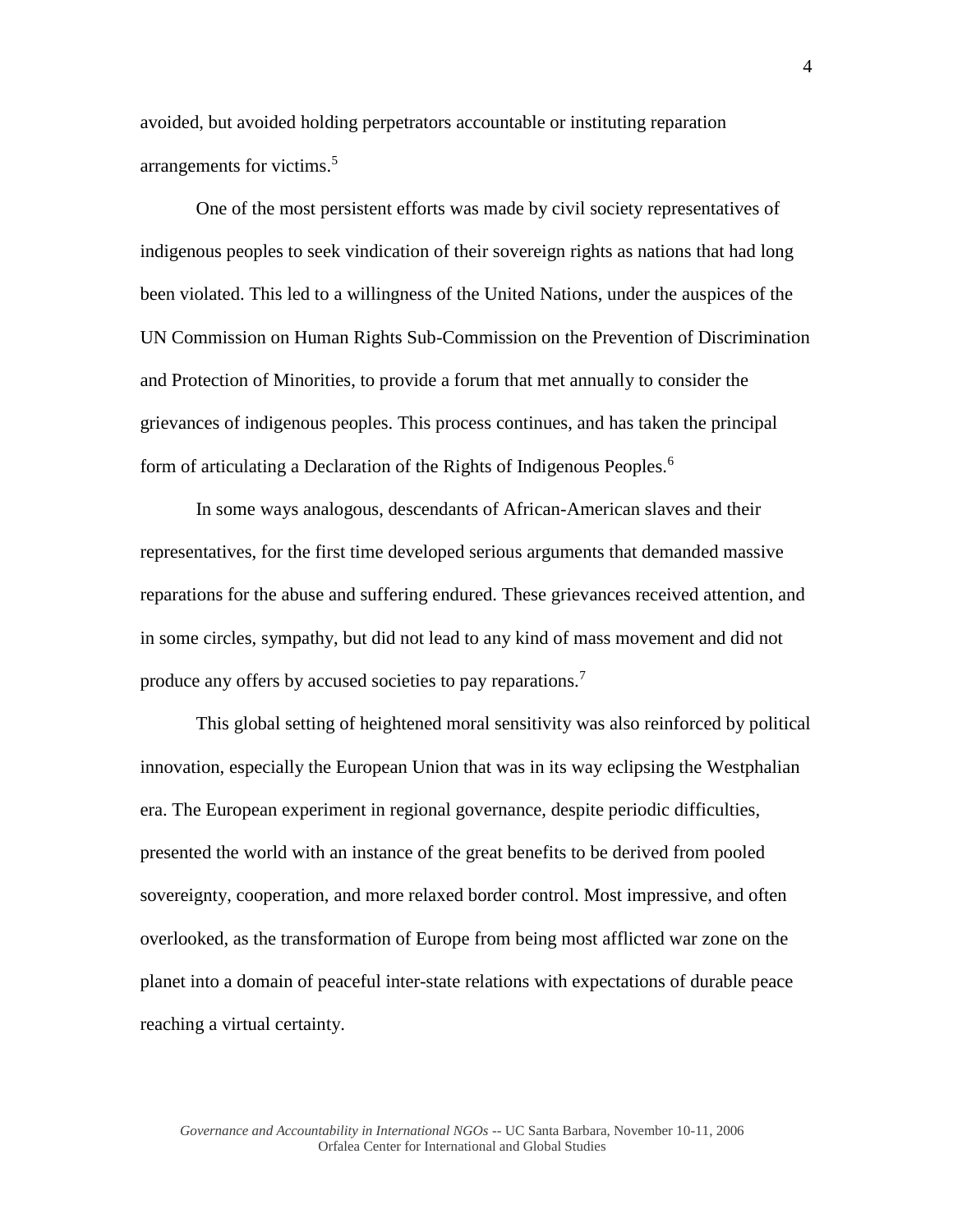But this was not all. The international protection of human rights moved from the hinterland of world politics into a terrain of far greater policy prominence. This development was itself largely responsive to civil society activism, and especially to the work and influence of transnational human rights organizations. As a result, civil society actors became increasingly acknowledged as subjects of history to be included in any credible identification of the elements of world order. The United Nations Secretary General in most of the 1990s, Kofi Annan, repeatedly urged the inclusion of civil society actors in the work of the United Nations. In this period also there took place a series of elaborate UN world policy conferences on the environment, human rights, status of women, population, and social wellbeing.<sup>8</sup> Within these arenas that attracted the global media, civil society representatives tended to congregate, both to exert influence on governmental activities and to build their own networks for the future. These conference arenas became impressive experiments in *global democracy* as a result of the participation and impact of civil society actors.

In light of this chain of events, it seemed misleading for scholars or even journalists to continue their reliance on a statist framework of inquiry and interpretation that regarded *only* sovereign states, and their interactions, as worthy of attention. At the same time, the building blocks for a hopeful future based on the rule of law, global justice, and the absence of international warfare seemed to provide the world community with many of the ingredients of a hopeful future. As subsequent events have unfortunately demonstrated, this optimistic outlook based on the global setting of the 1990s did not persist, and had overlooked some dark underlying forces that would soon surface in a variety of disturbing ways.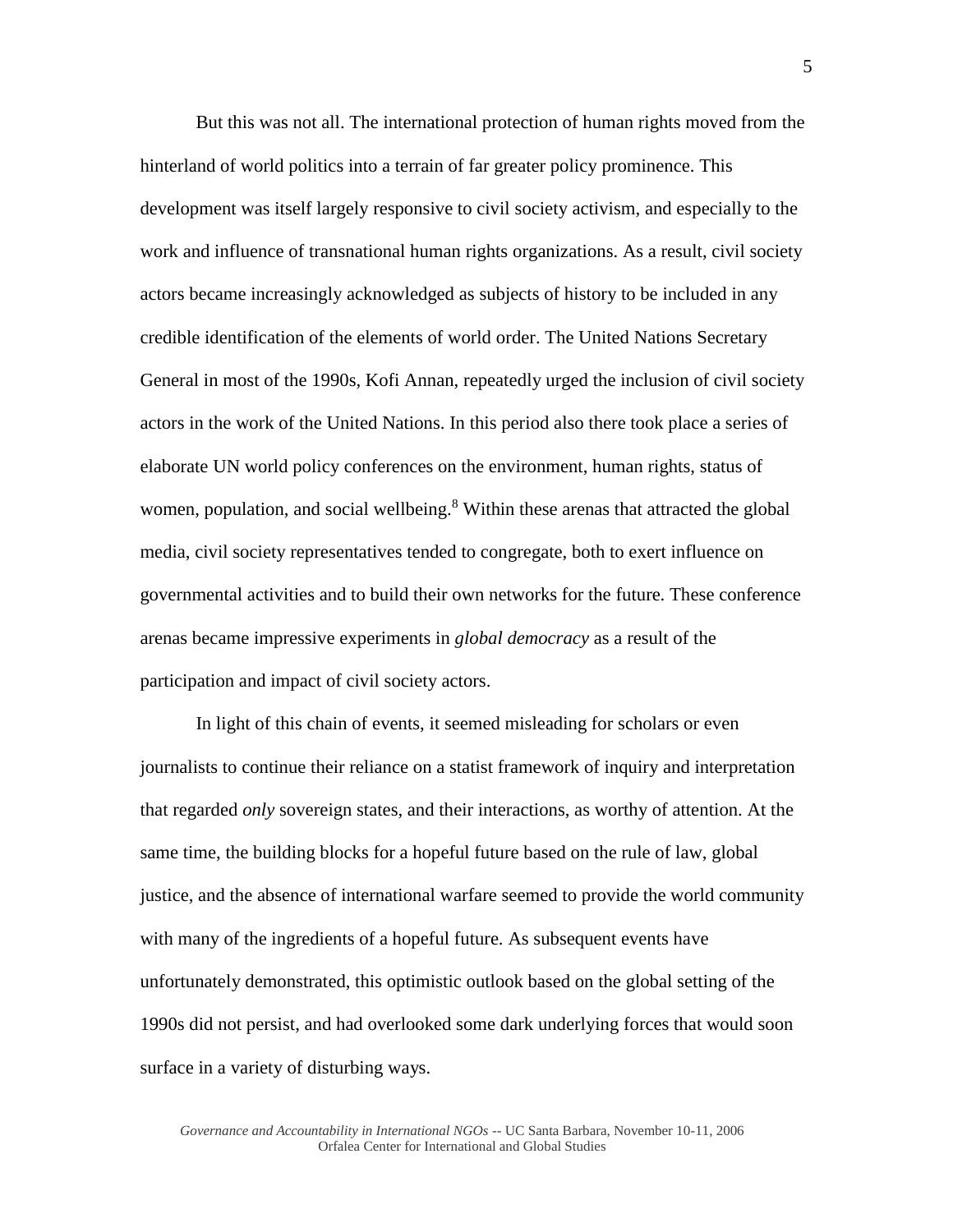## **On Humanitarian Intervention**

One precursor of this more pessimistic climate of opinion arose in relation to the controversial subject matter of "humanitarian intervention." In a sense, this set of issues is a byproduct of globalization and an accompanying heightened sense of human solidarity. In the 1990s, there emerged what was described by its supporters as "humanitarian diplomacy." This emergence has many overlapping explanations, and was viewed mainly as a natural incident of the rising attention given to human rights. More cynical observers were suspicious of this humanitarian turn, and treated it as a rather desperate set of moves to sustain military budgets and national security establishments in a global setting that lacked the sort of strategic threats that existed during the Cold War. There was some reason also to believe that media attention to humanitarian catastrophes in their unfolding was altering the political climate. It was common to refer to "the CNN factor" as putting pressure on politicians and publics to do something in response to the unfolding of humanitarian disasters. Some believed that responding to humanitarian disasters was a relatively inexpensive means to deflect the growing criticism of neoliberal globalization in the 1990s as a heartless, capital-driven restructuring of global economic relations.<sup>9</sup>

But humanitarian intervention was also inevitably always at the edge of diplomatic propriety, and likely to encounter sharp criticism in most specific instances. The centerpiece of such humanitarian diplomacy was the use of force, most advantageously with the formal blessings and participation of the United Nations, being justified as a means employed to protect victimized peoples, a dynamic discussed and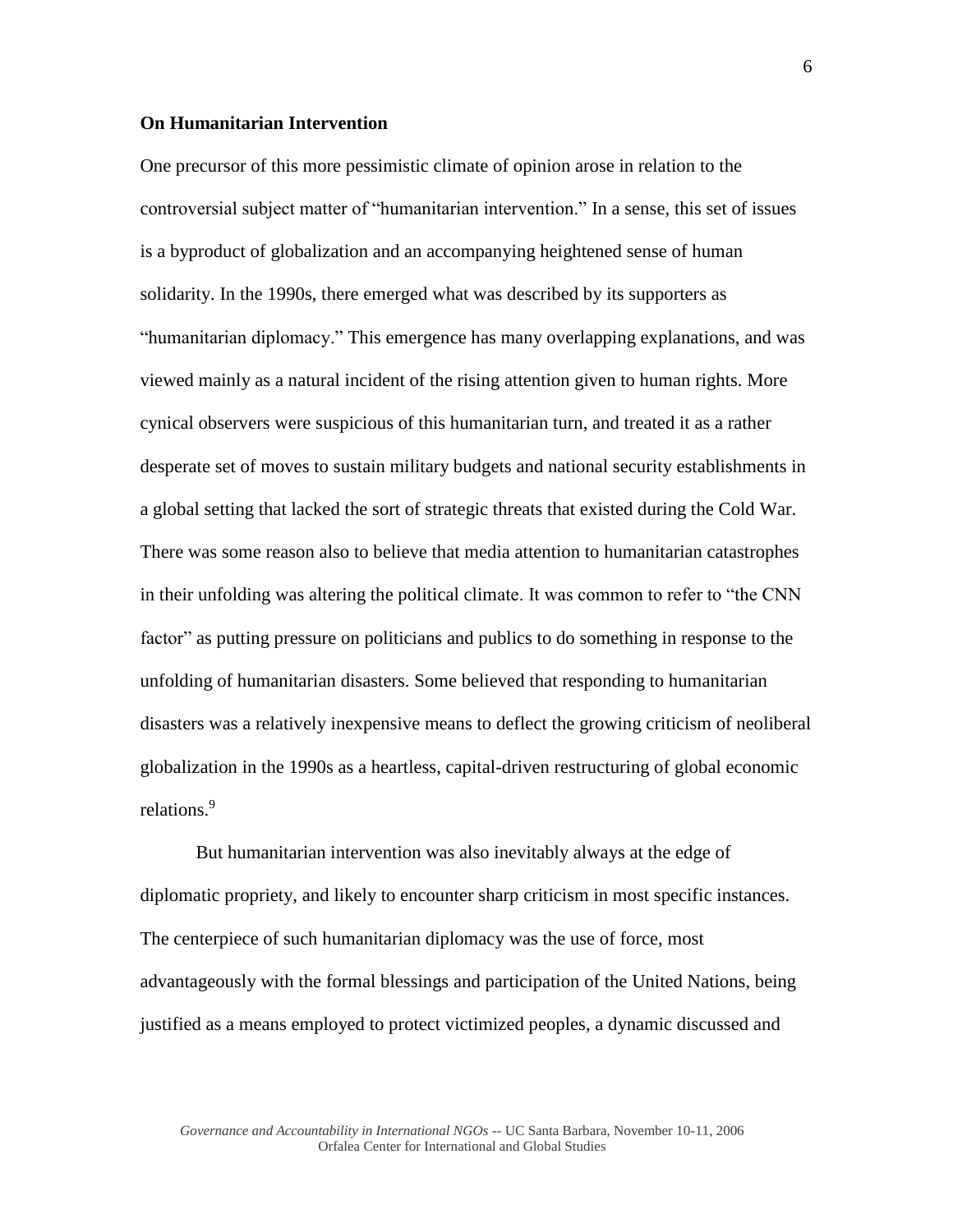debated in various concrete circumstances under the rubric of "humanitarian intervention"

The 1990s gave rise to several humanitarian interventions, each of which generated sharp debate in civil society circles and widely divergent academic commentary. This was especially so in connection with Somalia, Rwanda, Bosnia, East Timor, and especially, Kosovo, and later Iraq. The debate focused on three kinds of concerns: was the intervention under discussion legally, morally, and politically justified and feasible? Did a refusal to intervene in the face of a humanitarian catastrophe expose a serious weakness in the structure of world order and the quality of global leadership? Were the real reasons for the intervention associated with strategic, not humanitarian, concerns?

The voices of civil society were discordant. They clashed on the interpretation of facts, norms, and motives pertaining to each instance of humanitarian intervention. This clash was reflected in relation to the core questions, and first surfaced in a serious way after the high-profile reversal of the American approach to Somalia in 1993-1994, particularly the refusal of the Clinton presidency to sustain its dominant role in peacekeeping efforts due to armed resistance in Somalia producing American casualties. While Clinton had earlier promised by way of an embrace of "muscular multilateralism" to go beyond the George H. W. Bush approach in Somalia, the 1993 death of eighteen American soldiers in Mogadishu produced a domestic backlash, and a hasty retreat from Somalia.

This retreat led to a reassessment of humanitarian diplomacy by the United States. It spilled over in tragic ways to discourage in 1994 an international response by the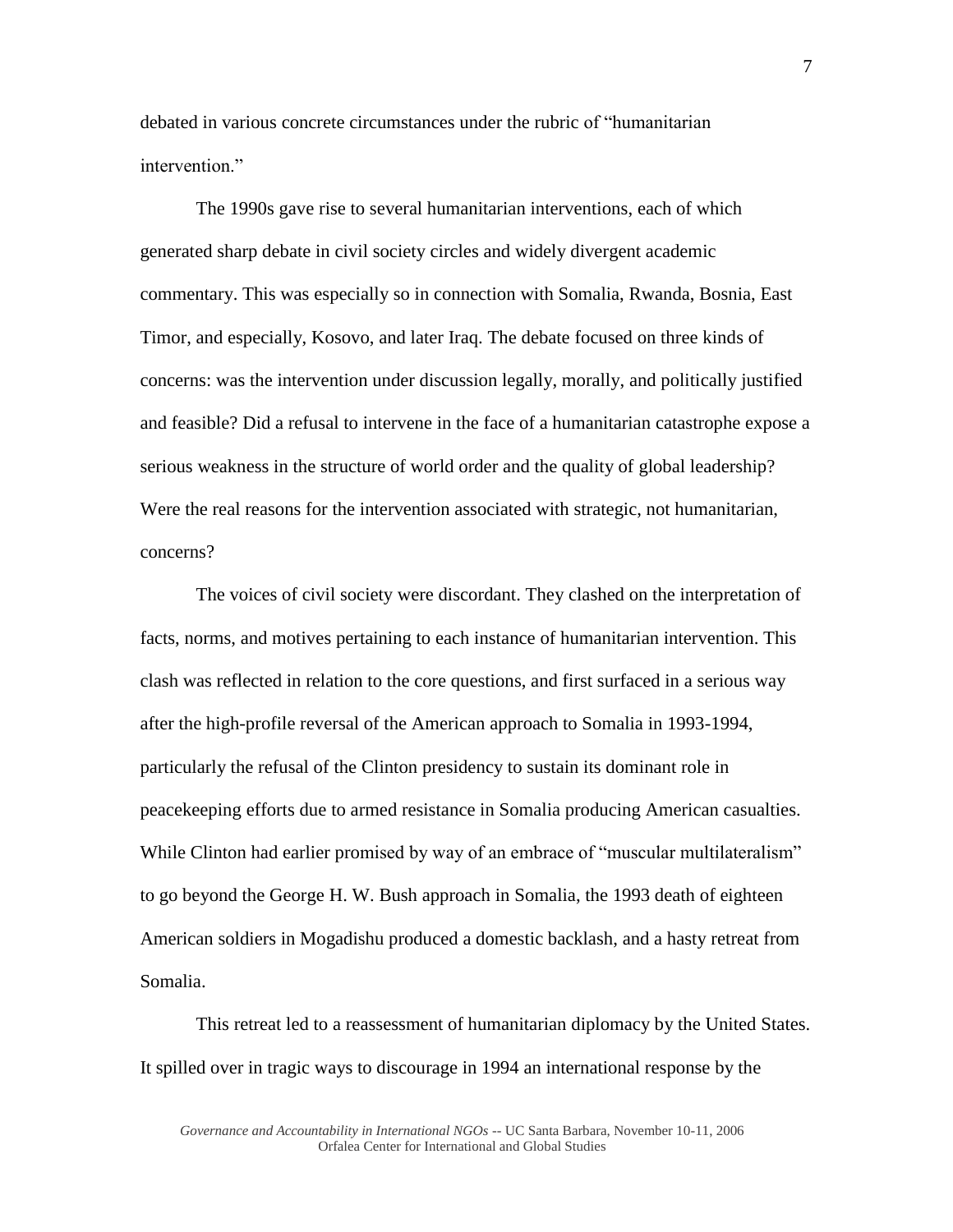United Nations to an unfolding massive genocide in Rwanda. This seemed particularly lamentable in relation to Rwanda as most reliable observers believed that a small international commitment by way of humanitarian intervention could almost certainly have saved several hundred thousand Tutsi lives. This attitude of reluctance also accounted for the meagerness of the early commitment to oppose Serbian ethnic cleansing in Bosnia that culminated in the 1995 Srebrenica massacre of several thousand Muslim males.<sup>10</sup> In relation to all three of these instances, the UN had formally acknowledged its responsibility to protect and in each there existed a demonstrated and imminent humanitarian emergency. The failures to protect effectively arose from the weakness of political will on the part of major states, especially the United States, exhibited by the unwillingness to make troops available or commit the necessary resources.<sup>11</sup>

These cross-cutting issues assumed a much more contested form in relation to Kosovo in the late 1990s. On the one side, Kosovo was technically a sub-division of Serbia, or more accurately at the time, subject to the sovereignty of the Belgrade government of former Yugoslavia. Russia and China were geopolitical opponents of a humanitarian intervention authorized by the UNSC, and therefore no basis existed in international law to use force to protect the Albanians in Kosovo from a gathering threat of ethnic cleansing, a threat made credible by the events in Bosnia a few years earlier and as a result of several violent incidents in Kosovo. On the other side, the United States, in conjunction with the countries of Western Europe, possessed the political will and the logistical means to act effectively on behalf of the threatened Kosovars who made up about eighty five percent of the population. The strength of this political will was not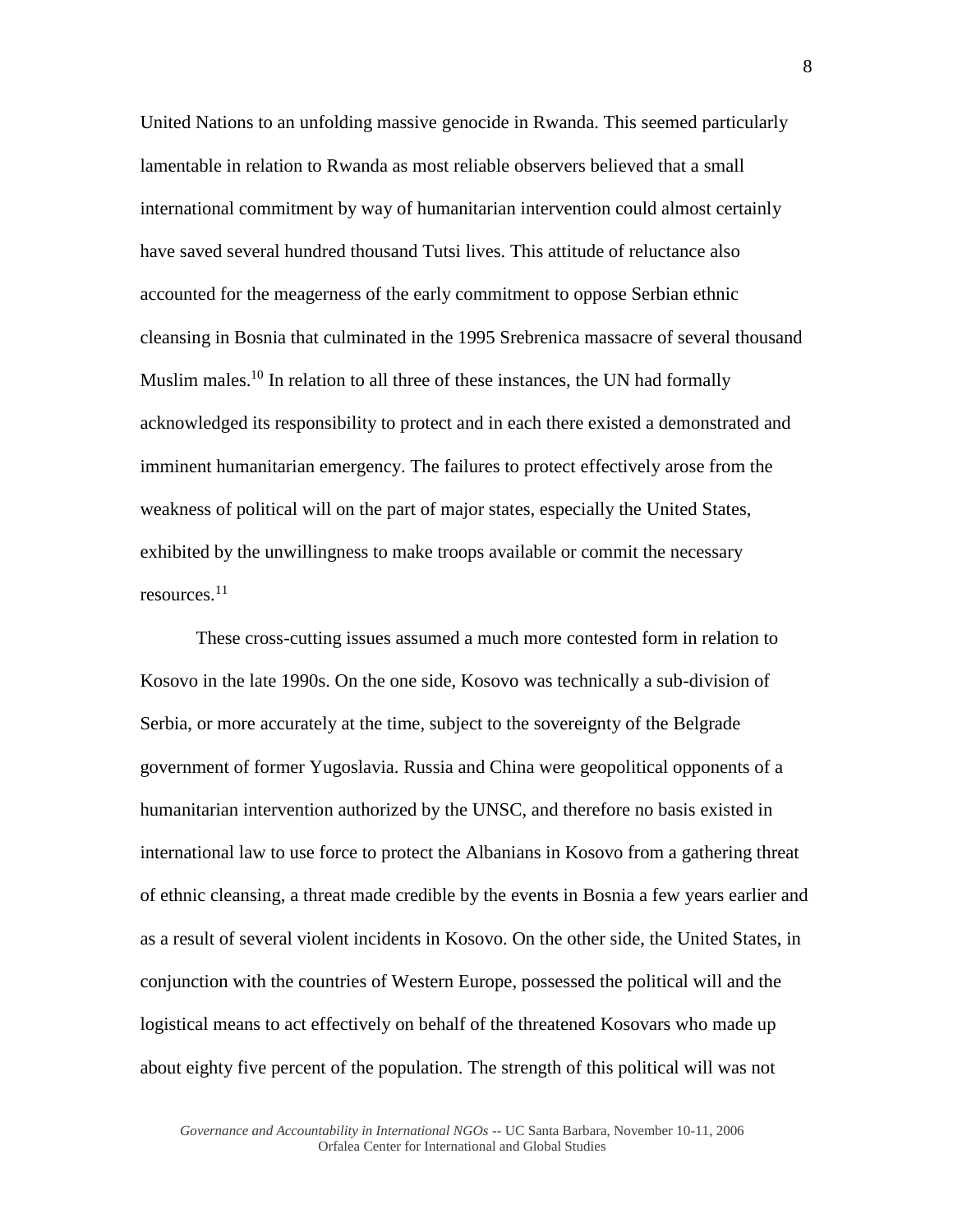primarily an expression of a deeper humanitarian commitment in one instance rather than another, but seemed mainly to reflect mainly the presence in the Kosovo setting of a reinforcing American geopolitical motivation to reestablish Atlanticist solidarity in the aftermath of the Cold War. The United States was also eager to convey to Europe its continuing hegemony on the continent, especially in light of tensions arising in relation to foreign trade and investment. Washington was also eager to convince Europeans that NATO, then approaching its fiftieth anniversary, was still a viable alliance, that it could have a new life despite the collapse of the Soviet Union. The European locus of the humanitarian crisis was also a factor. European governments, with their memories of the Holocaust rekindled, exhibited a guilty conscience about their earlier failures to prevent violence in Bosnia, and did not want to reinforce this impression by acting passively in face of the worsening situation in Kosovo.

There were a number of factors present in the pre-intervention context in Kosovo that made recourse to force an attractive option. An initiative backed by the United States and NATO, although it had some downsides for Europe, did carry the promise of effectiveness that could not have existed if the response to Serb moves in Kosovo were once again dependent on international altruism. The success of the American-led coalition in the First Gulf War created a belief that the Kosovo War could be won quickly and decisively from the air without the risk of many casualties, which helped overcome the lingering memories of how quickly the UN peacekeeping mission in Somalia had been discredited. Finally, entrusting the operation to NATO rather than to the UN pleased American conservatives who never wanted to provide the UN with the sort of capabilities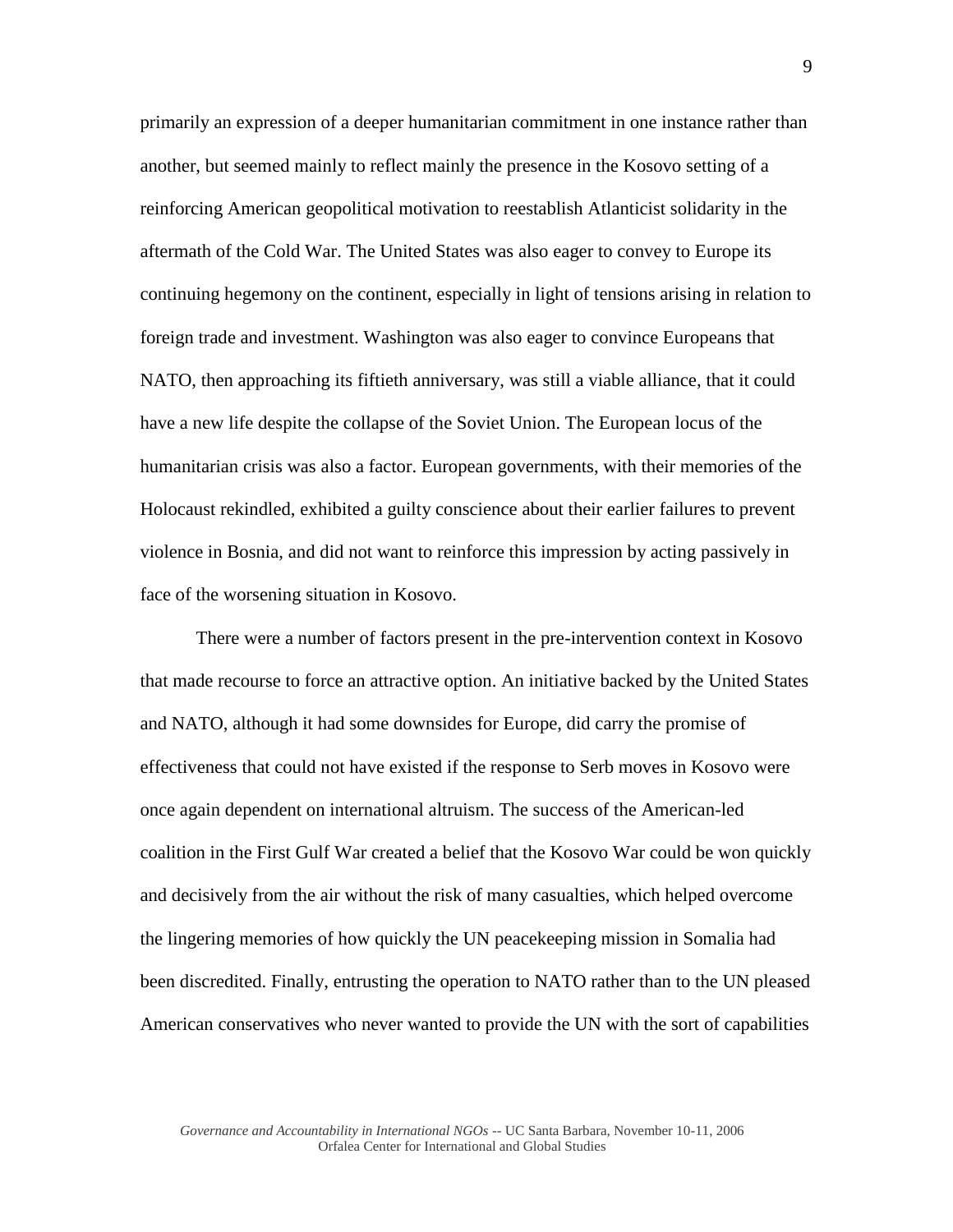or prominence required to be effective in situations where the territorial sovereign would not give consent for peacekeeping.

## **Cleavages in Civil Society**

The Kosovo debate illuminated some deep divisions in civil society that were brought to the surface before, during, and after the Kosovo War. On the interventionist side were those who primarily identified with the endangered civilian population in Kosovo, and accorded highest priority to the humanitarian imperative of providing security for these potential victims along with the invalidation and criminalization of the Serbian leadership in Belgrade. It was this leadership, especially Milosevic, which was widely believed to be responsible for the genocidal events that had happened earlier in Bosnia.<sup>12</sup> For these advocates of intervention, their main goal was a timely and effective operation, and considerations of auspices and legality were distinctly secondary. Some argued that the UN Charter framework for the regulation of force had long since broken down, if not  $i$ irrelevant.<sup>13</sup> Charter norms governing the use of force had long lost their authoritative status, allowing interventionists to treat "a coalition of the willing" as an adequate legal grounding for a humanitarian intervention.<sup>14</sup>

On the anti-interventionist side civil society actors who advanced, two often overlapping arguments: an insistence that any international use of non-defensive force without a mandate from the Security Council would establish a bad and dangerous precedent that could jeopardize the sovereignty and independence of weaker states in the future. Furthermore, that entrusting NATO with such an undertaking was to embrace "military humanism" of a highly questionable variety, which concealed a series of non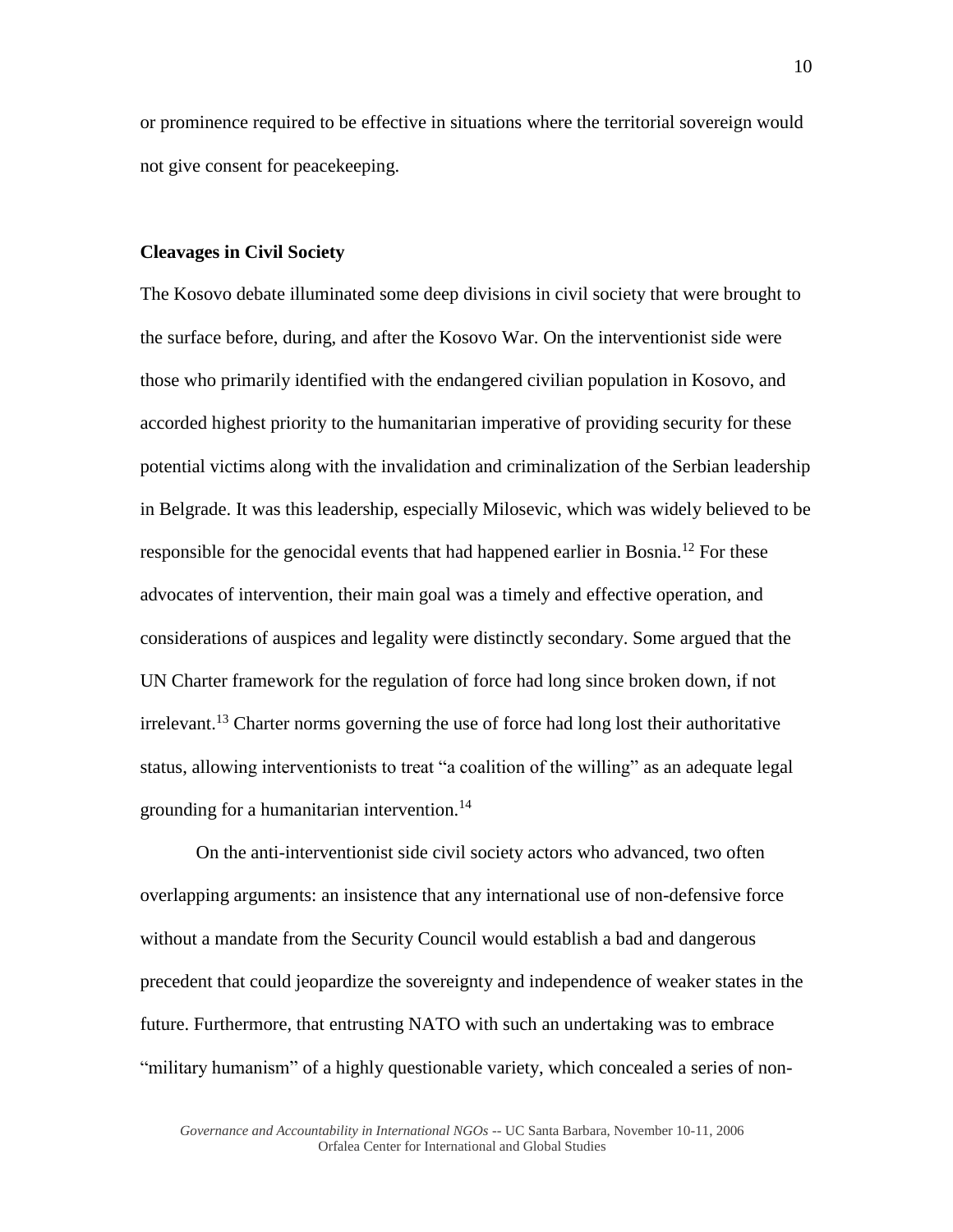humanitarian goals ranging from the establishment of military bases to a show of readiness of the United States to use force overseas to uphold its strategic interests.<sup>15</sup> In effect, extending NATO's writ beyond what was permissible by reference to the UN Charter, or even to the NATO treaty itself, amounted to the creation and endorsement of a new instrument of hegemonic geopolitics. It was on this basis that China and Russia let it be known that if approval were sought for this form of intervention, they would make use of their veto. The United States reacted to this eventuality by circumventing the UNSC, thereby avoiding the need to defy UN authority.

The Kosovo War commenced on February 14, 1999 and continued for seventyfour days, ending with a ceasefire agreement. During this period Slobodan Milosevic was indicted for crimes in Bosnia and Kosovo by the International ad hoc Tribunal for Former Yugoslavia.<sup>16</sup> This tribunal had been set up in 1992 under the authority of the Security Council and was funded by and was accused by critics of being overly receptive to informal US pressures.<sup>17</sup> The war was waged entirely from the air by NATO, and several civilian targets were selected for air strikes in Kosovo and Serbia. At the same time, the war had the effects of freeing Kosovo from oppressive Serb rule and a likely onslaught of ethnic cleansing. It also induced most of the refugees who had fled the country prior to or during the NATO attacks to return to Kosovo.

The supporters and critics focused on different aspects of the Kosovo experience. The supporters argued that only this NATO undertaking had the means and could summon the will to protect the civilian population of Kosovo, and that this was a successful example of humanitarian intervention. The critics allege that the bombing from high altitudes constituted a major violation of the laws of war that should have been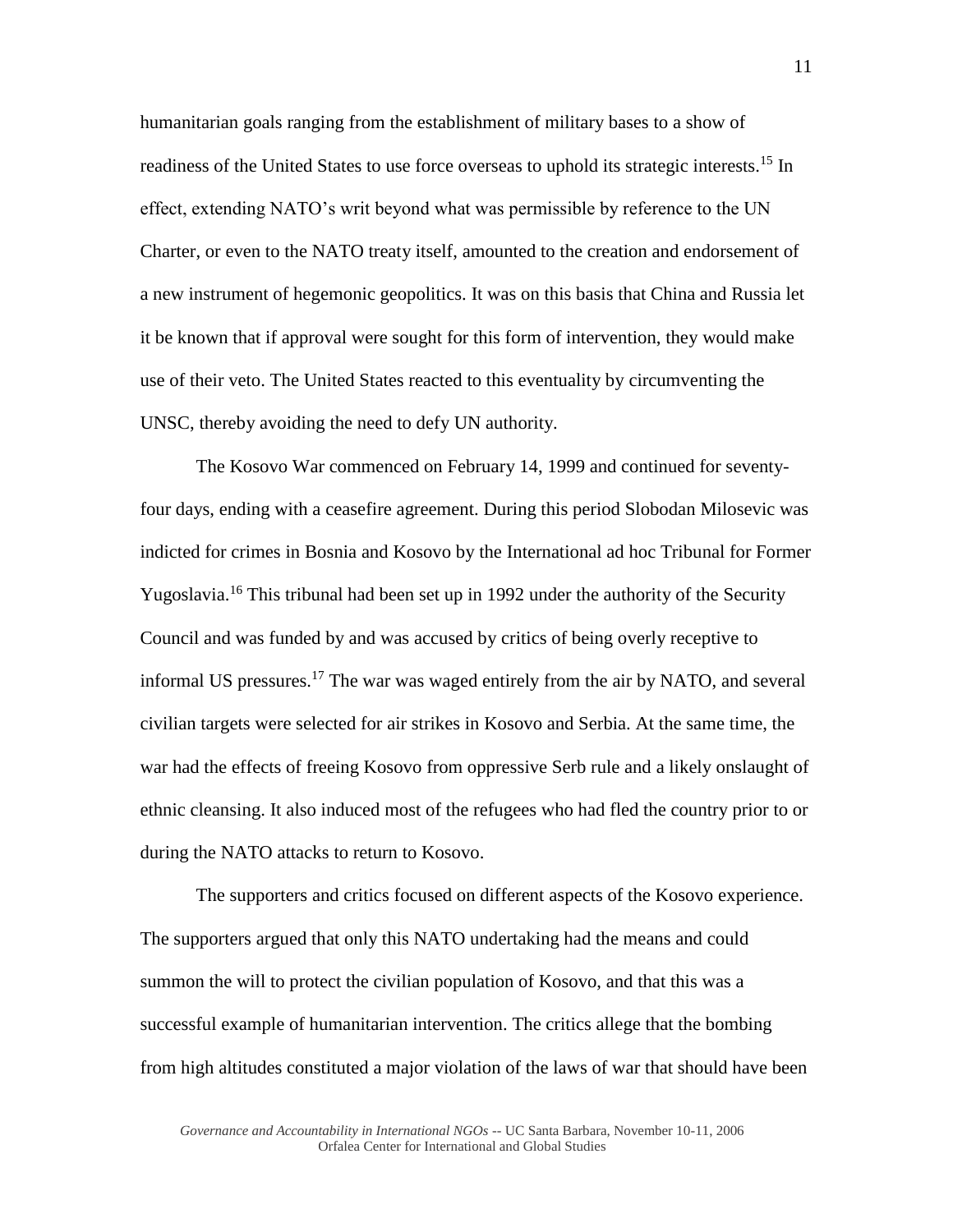punished as a war crime. Further, that the UN presence in Kosovo after the fighting had stopped did not act promptly to ensure the safety of the now endangered Serbian minority, which resulted in what some critical observers called "reverse ethnic cleansing." Such critics also contend that Kosovo was not truly "liberated," but was made into a protectorate that includes a large, semi-permanent American military base, and that insufficient reconstruction aid was made available, which makes the situation in Kosovo verge on anarchy: widespread unemployment and crime, as well as inter-ethnic tensions, especially as between the now dominant Albanian Kosovars and the Serbian minority of ten percent or so.

The contested character of the Kosovo War encouraged assessments that were intended to influence future responses to unfolding humanitarian emergencies. The most influential assessments were made by independent groups of prominent individuals who investigated the issues in controversy, issuing reports summarizing conclusions and recommendations. Such groups performed as "independent commissions," consisting of prominent citizens appointed on the initiative of governments that funded the exercise. The goal of these exercises was to present a report to the Secretary General of the United Nations and to influence public opinion by encouraging media coverage. The main intellectual objective was to provide a normative framework for humanitarian intervention in the future that would combine the effectiveness of Kosovo without generating so much controversy. The process is itself suggestive of a norm-creating role for civil society actors operating in a new space that is neither purely statist nor purely situated in civil society. These commissions are themselves hybrid actors that have played a special role of accommodating pressures on the Westphalian framework in this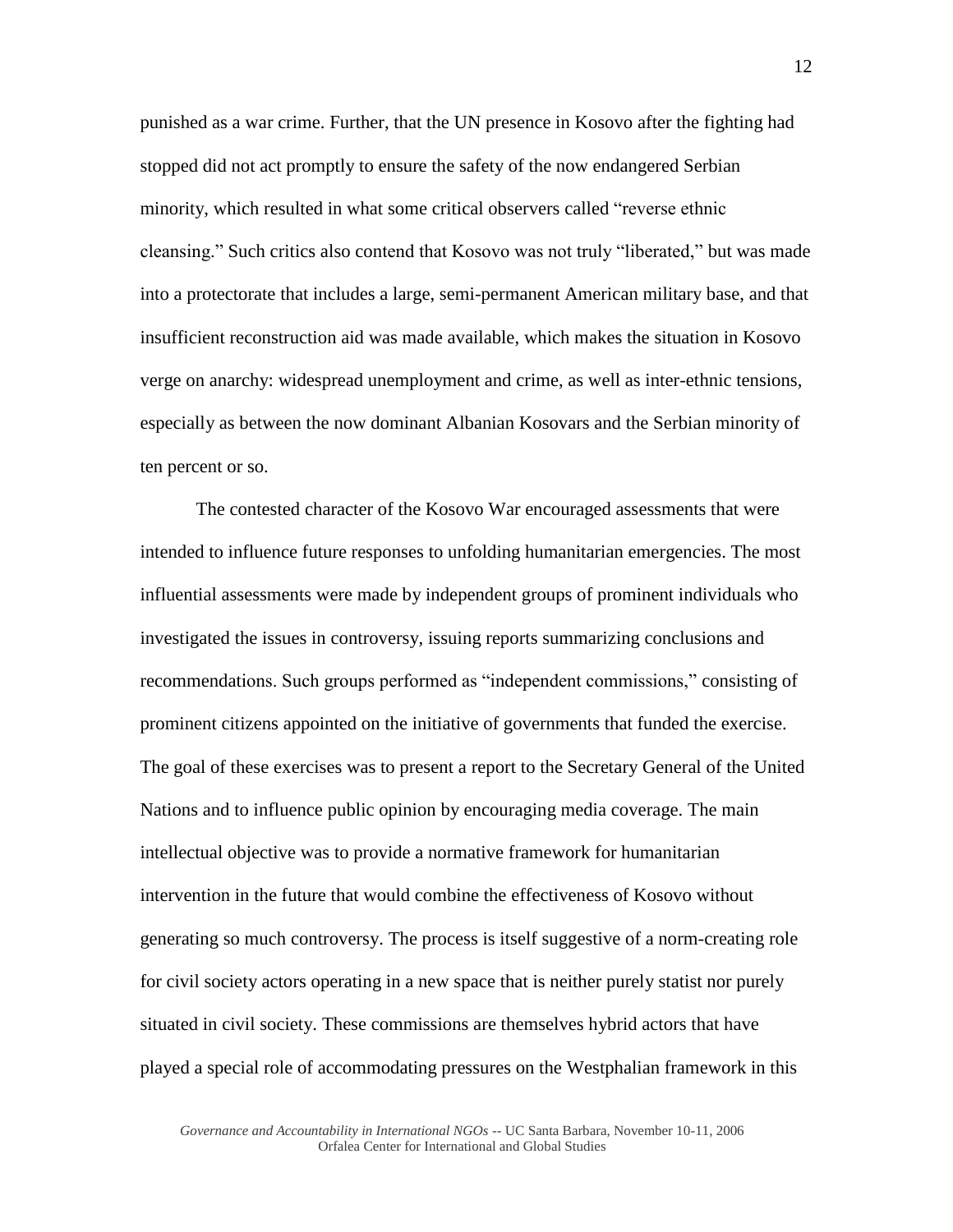historical period where the state system remains formally in place despite its inability to address certain practical challenges without some departures from international law.

The first of these commissions was the Independent International Commission on Kosovo. It was chaired by Richard Goldstone, a member of the South African Constitutional Court and the first prosecutor at the ICTY, and was funded by various governments, but mainly by Sweden. Its final report was submitted to the Secretary General.<sup>18</sup> The main effort of the Commission was to find an adequate way to address the controversy surrounding the intervention. The report relied on a distinction between the "legality" and the "legitimacy" of humanitarian interventions in particular instances.<sup>19</sup> The argument made was that the facts relating to Kosovo justified the apprehension of an impending humanitarian catastrophe, but that there existed no *legal* means to intervene without obtaining a prior Chapter VII mandate from the Security Council. At the same time, the urgency of the situation combined with the availability of an effective means to protect the endangered Kosovar population meant that the moral and political grounds for intervention were present making the operation *legitimate*. The report also recommended efforts by the UNSC to close this gap between legality and legitimacy either by instituting a voluntary practice of suspending the veto in circumstances of humanitarian emergency or by formally acknowledging a residual right of the General Assembly or regional institutions to authorize humanitarian intervention in the event that the Security Council is gridlocked. $20$ 

The second effort was stimulated by the Canadian Government, and took the form of the International Commission on Intervention and State Sovereignty, chaired by Gareth Evans, a former Foreign Minister of Australia and by Mohamed Sahnoun, a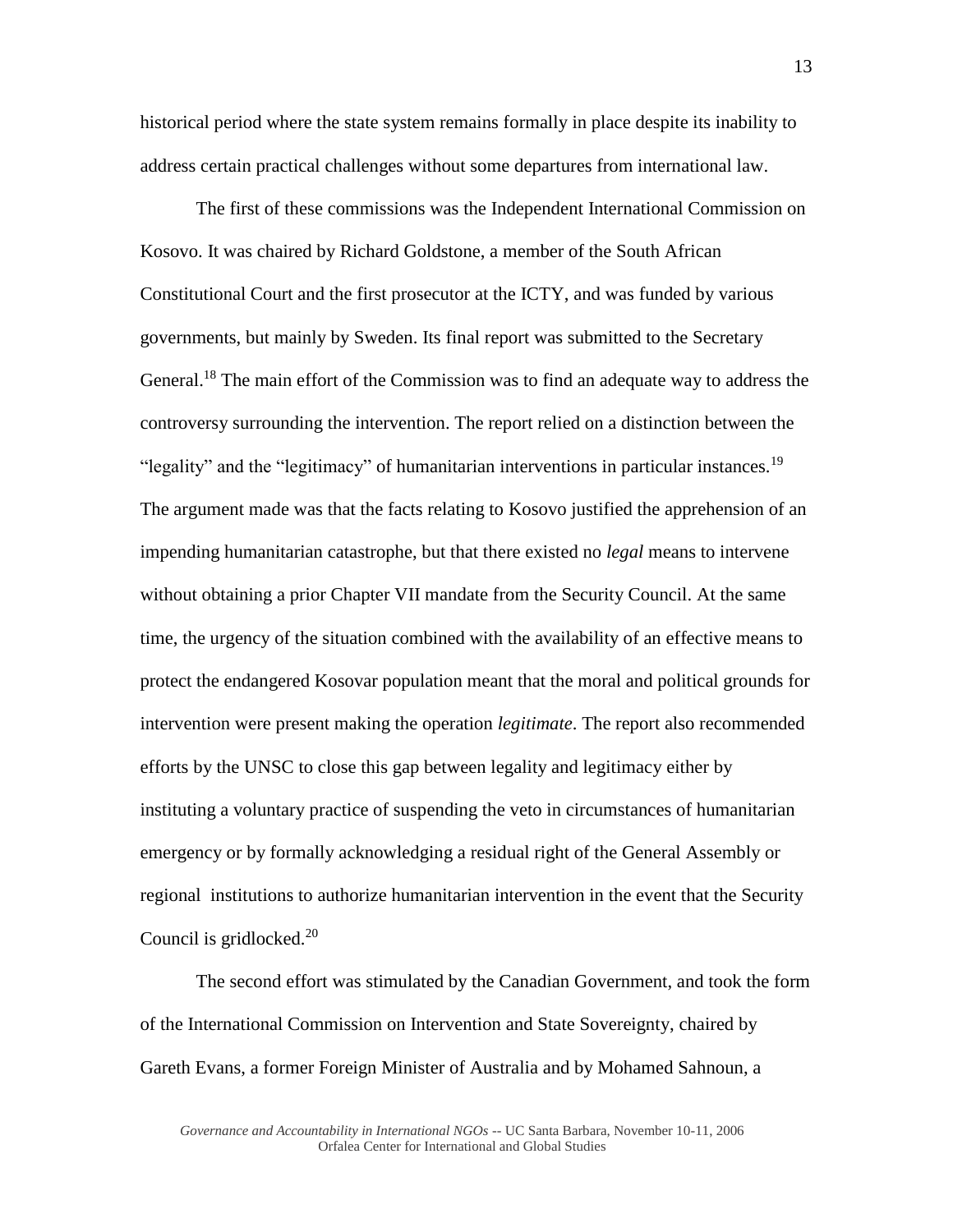prominent diplomat and international civil servant from Algeria. The report of the Evans/Sahnoun Commission focused more on the generic problems posed by the Kosovo debate than on the Kosovo experience itself.  $^{21}$  It advocated a creative linguistic move to minimize the seeming inconsistency between humanitarian intervention and the idea and reality of state sovereignty. This move involved shifting the emphasis from the right of the intervenor to the duty of the international community to protect those who were threatened with imminent catastrophe. This duty was called "the responsibility to protect," a challenge to the international community to act in the face of an impending humanitarian catastrophe. This responsibility to protect takes precedence in the event that a government of a state withholds its consent. Such a normative shift makes sovereignty conditional on protecting people within territorial boundaries, and is associated with efforts to achieve so-called "responsible sovereignty." It repudiates classical views of sovereignty as unconditional, which has provided states with a haven for the perpetration of "human wrongs." The UNSC has been influenced by this report, accepting the normative reorientation as a part of the reform package recommended by the Secretary General's High-Level Panel on Threats, Challenges and Change, and formally endorsed by UNSC resolutions, including Security Council Resolution 1706 enunciating its new approach to the Darfur crisis. $^{22}$ 

Civil society actors made two major contributions: first, to illustrate very clearly the fault-lines of disagreement when it comes to specific instances of humanitarian intervention in which the territorial sovereign withholds consent and the UNSC is gridlocked, yet where the political will and logistical means are available to pursue urgent humanitarian goals, thereby seeking to avert massive human suffering; and secondly, to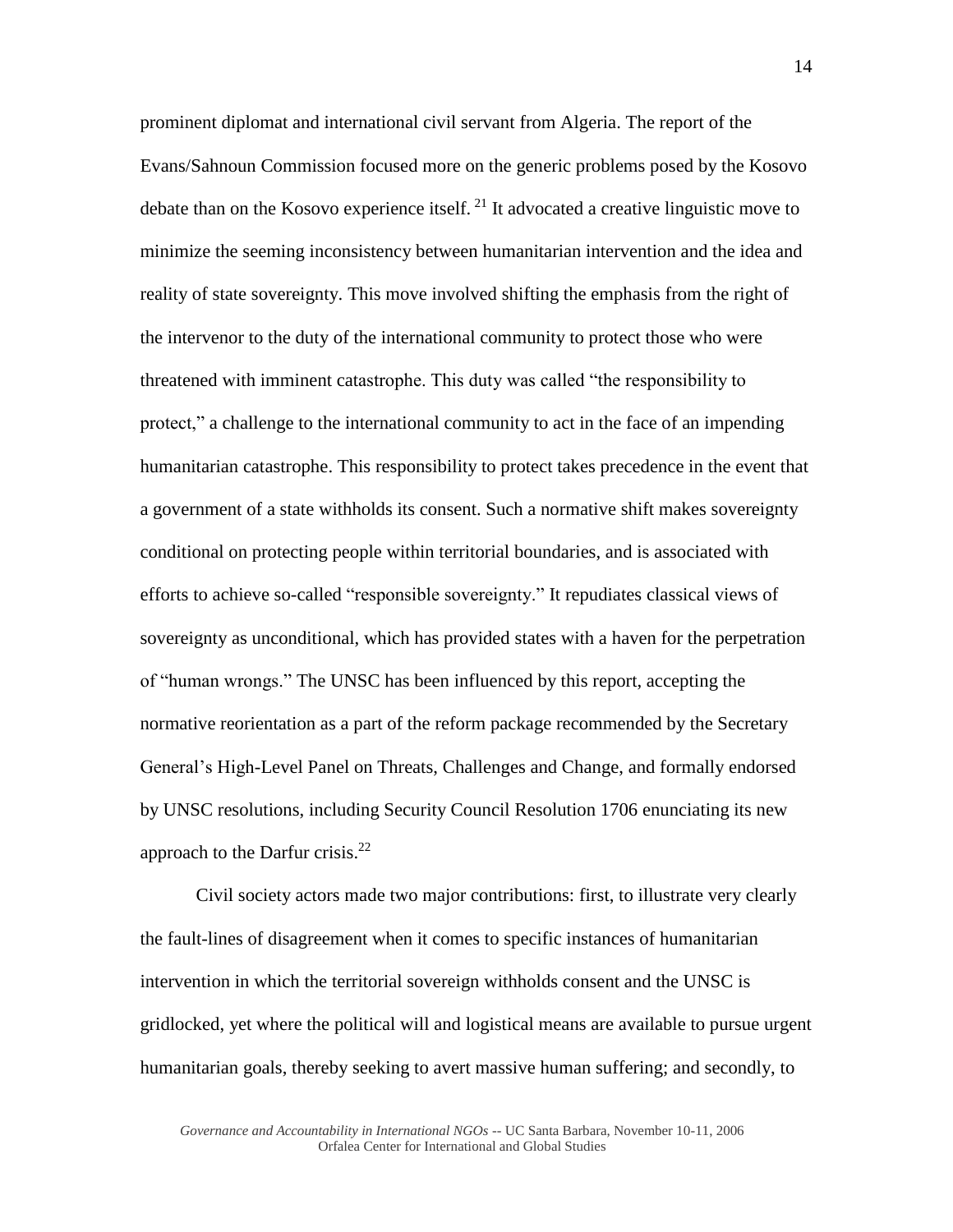shape a normative approach by way of law, morality, and politics that seeks to protect vulnerable peoples confronting an impending humanitarian catastrophe without undermining international law and the authority of the Security Council. My purpose here is not so much to argue the substantive merits of recasting the humanitarian intervention argument in the aftermath of Kosovo, but to show how civil society actors engaged in the debate both prior to and subsequent to the Kosovo War. A further observation is that the pre-intervention debate involved civil society activists and organizations from below while the post-intervention process was dominated by initiatives from above that relied on civil society elites with close and credible ties to the Westphalian system.<sup>23</sup>

#### **Post-Kosovo: 9/11, Iraq, and Darfur**

Even before the 9/11 attacks, the neoconservative turn in American political life, especially foreign policy, meant that the dynamics of normative (moral and legal) globalization, so prominent in the 1990s, would no longer have the benefit of American leadership. The Bush presidency from its outset in January 2001 signaled its opposition to humanitarian diplomacy, its skepticism about international law and international institutions, and its particular doubts about funding UN peacekeeping operations. The new emphasis of American foreign policy would be on strategic priorities as defined by the entourage of neoconservative advisors at the White House and Pentagon, which translated into an increased defense budget, an unwillingness to constrain national security policy by arms control treaties, a preoccupation with the future of the Middle East, and a definite swing toward relying on unilateral initiatives. These features of American foreign policy were accentuated by the US response to the  $9/11$  attacks.<sup>24</sup> This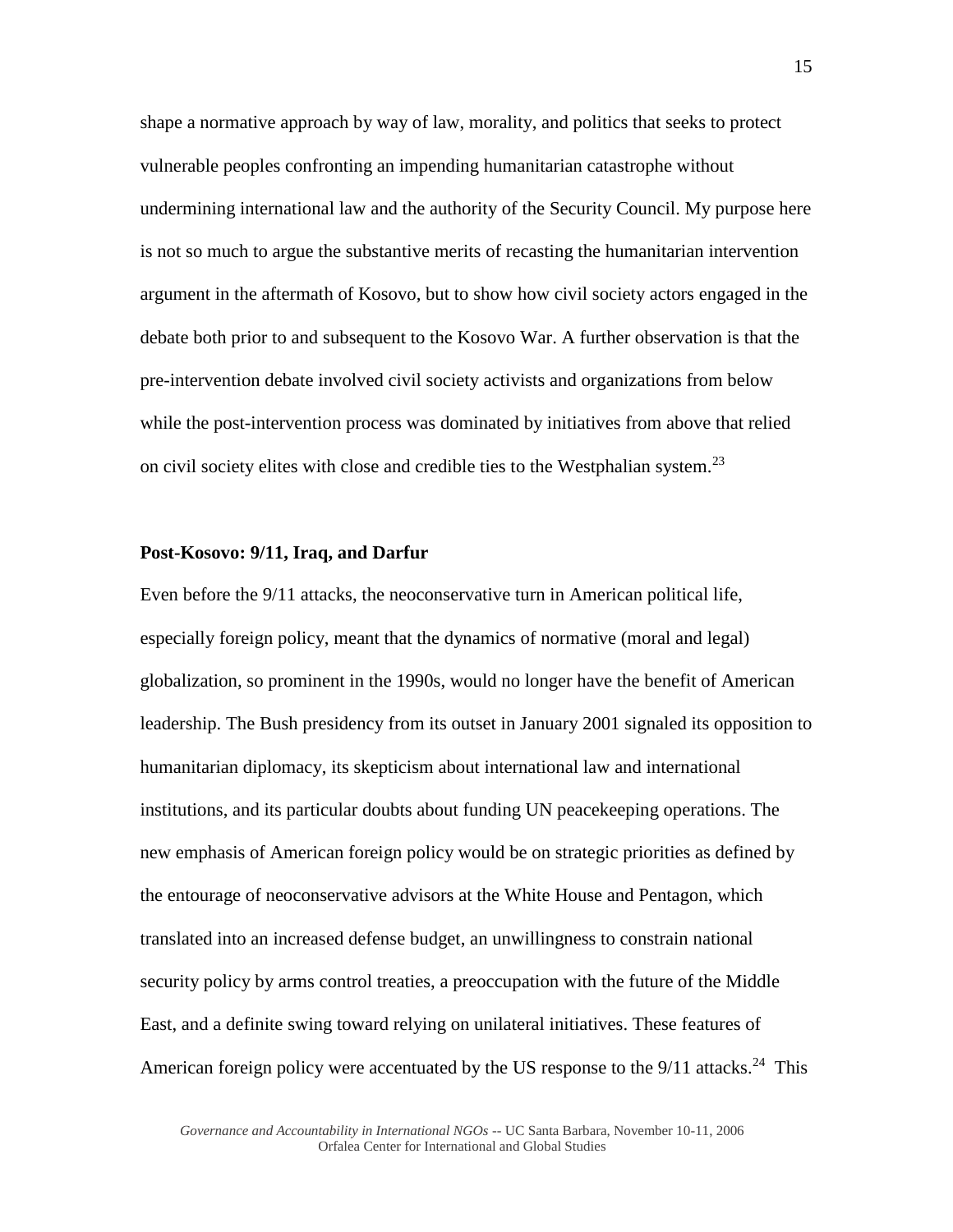dramatically altered global setting had a major impact on the diplomacy relevant to humanitarian intervention, and heavily influenced the ongoing civil society debate.

There was some support among liberal hawks for extending the Kosovo precedent to Iraq in the lead up to the invasion of March 2003. Most notably, Michael Ignatieff, Christopher Hitchens, and Anne-Marie Slaughter supported the invasion of Iraq on partially humanitarian grounds of deposing a cruel tyrant, and were willing to overlook the absence of UNSC endorsement.<sup>25</sup> Slaughter invoked the distinction in the Kosovo Commission Report that stressed the legitimacy and legality reasoning, although extending its scope. She argued that the intervention could be legitimized *after* the fact, and was thus provisionally legitimate, due to the oppressive leadership and international criminality of the Baghdad regime as personified by Saddam Hussein. The official American emphasis prior to the invasion was on the strategic threat posed by Iraq due to its alleged possession of weapons of mass destruction, its supposed links to international terrorism, and only incidentally, its dictatorial and brutal governing process. After the invasion, as it became clear that there were no WMD to be found in Iraq and no significant links to terrorism, the official rationale in Washington shifted to the promotion of democracy and human rights by way of military intervention and occupation. And most recently, after years of denial, President Bush acknowledged that oil was a factor, and that if the United States were to withdraw from Iraq it would lose control over Iraqi oil pricing, which could drive the world price up to \$300-400 per barrel.

This attempted legal and moral rationalization for the Kosovo War in the context of the Iraq War was generally repudiated by civil society actors throughout the world. The American effort to mobilize international support for its invasion at the United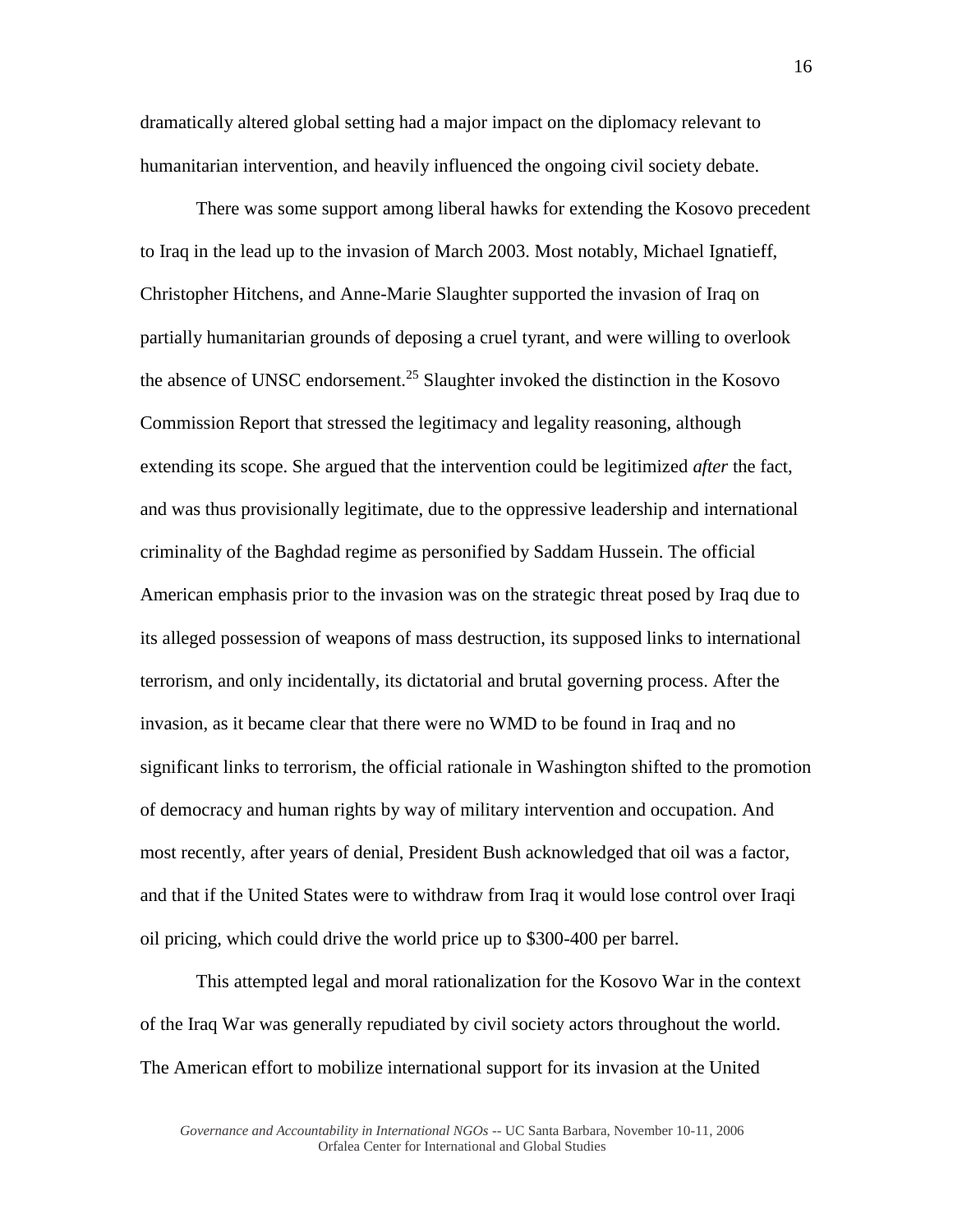Nations and elsewhere gave rise to a worldwide anti-war movement that was completely unresponsive to the alleged humanitarian benefits of the proposed American-led intervention. On February 15, 2003, a few weeks before the invasion, there took place the largest expression of globalized anti-war sentiment in world history, with some twelve million demonstrators assembled in eighty countries and some 600 cities. These demonstrations also expressed the overwhelming outlook of public opinion, especially in the European democracies. Even in countries whose leaders were prepared to ignore their domestic public opinion and give support to American policy, such as the United Kingdom and Spain, the citizenry was opposed from the outset.

Of course, there was an abstract humanitarian justification for seeking regime change in Iraq, but the means chosen illustrate the dangers of humanitarian intervention being used as a pretext for aggressive warfare. Furthermore, even if UN authorization for the use of force had been obtained, military action of a non-defensive sort in the absence of any immediate threat of humanitarian catastrophe would have resulted in an outcome not very dissimilar from what has resulted. Humanitarian intervention may be effective as an emergency measure to protect a vulnerable population or minority, but it is rarely able to impose a new political structure on a country. The American failure in Vietnam despite its military dominance should have discouraged intervening in Iraq. This should also have been the lesson of Somalia, namely, that when the humanitarian effort was transformed by the Clinton presidency into a political restructuring operation, nationalist energies in Somalia were mobilized to resist the foreign presence. The Iraq experience should be interpreted throughout civil society to reinforce this lesson: in the absence of a humanitarian emergency, intervention is most unlikely to achieve humanitarian goals at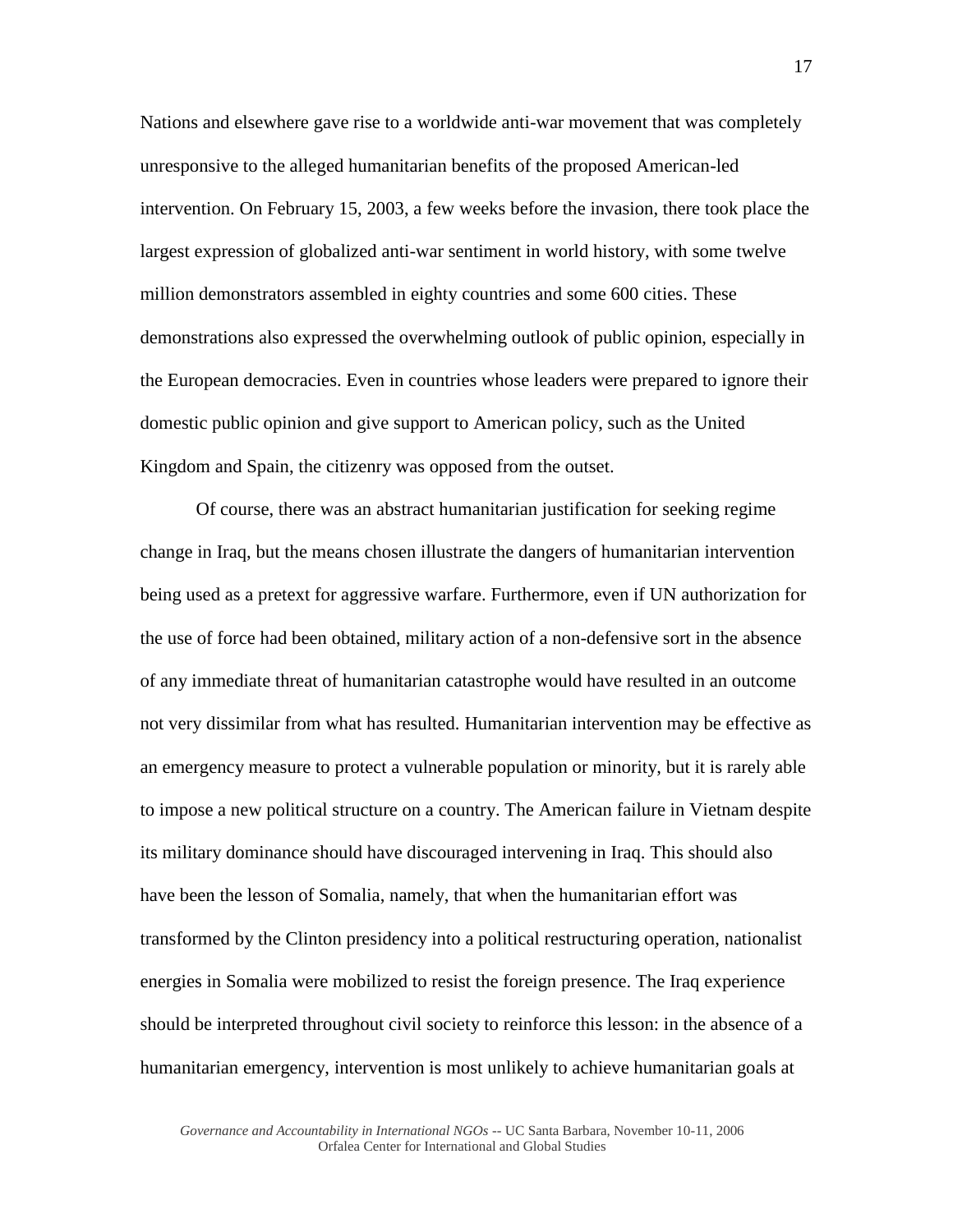an acceptable cost. This is especially true if the main goal is to restructure the political life of the target country. Of course, Iraq was an extreme case, given the relative stability of political rule at the time of the invasion, considering the unwillingness of the UN to give its blessings, and in view of the unified and widespread opposition to the proposed war throughout global civil society.

This opposition has, of course, continued during the long and bloody occupation of Iraq. It has taken several forms, perhaps most notably a world tribunal process.<sup>26</sup> In at least twenty countries, civil society initiatives organized an informal tribunal composed of citizens who passed legal judgment on the invasion and occupation, concluding that the American and British leaders were criminally responsible for violating international law, and should be held personally accountable. The culminating expression of this global initiative was the World Tribunal on Iraq held in Istanbul in June 2005, with a distinguished panel of world citizens, presided over by the Indian novelist, Arundhati Roy. The panel, without pretending professional competence or governmental authority, issued a Declaration of Conscience that expressed the judgment that the Iraq War was a war of aggression and its perpetrators were indictable under international criminal law.

The WTI heard testimony from fifty four expert witnesses, including several Iraqis, as well as international law specialists and high ranking former UN officials. Although this anti-war consensus in civil society was ineffectual in altering American policy, it did contribute to a climate of *illegitimacy* associated with the occupation of Iraq. A main lesson of the Iraq War (reinforcing the lesson of the Vietnam War) is that a strategic intervention is likely to fail even if supported by a strong political will that can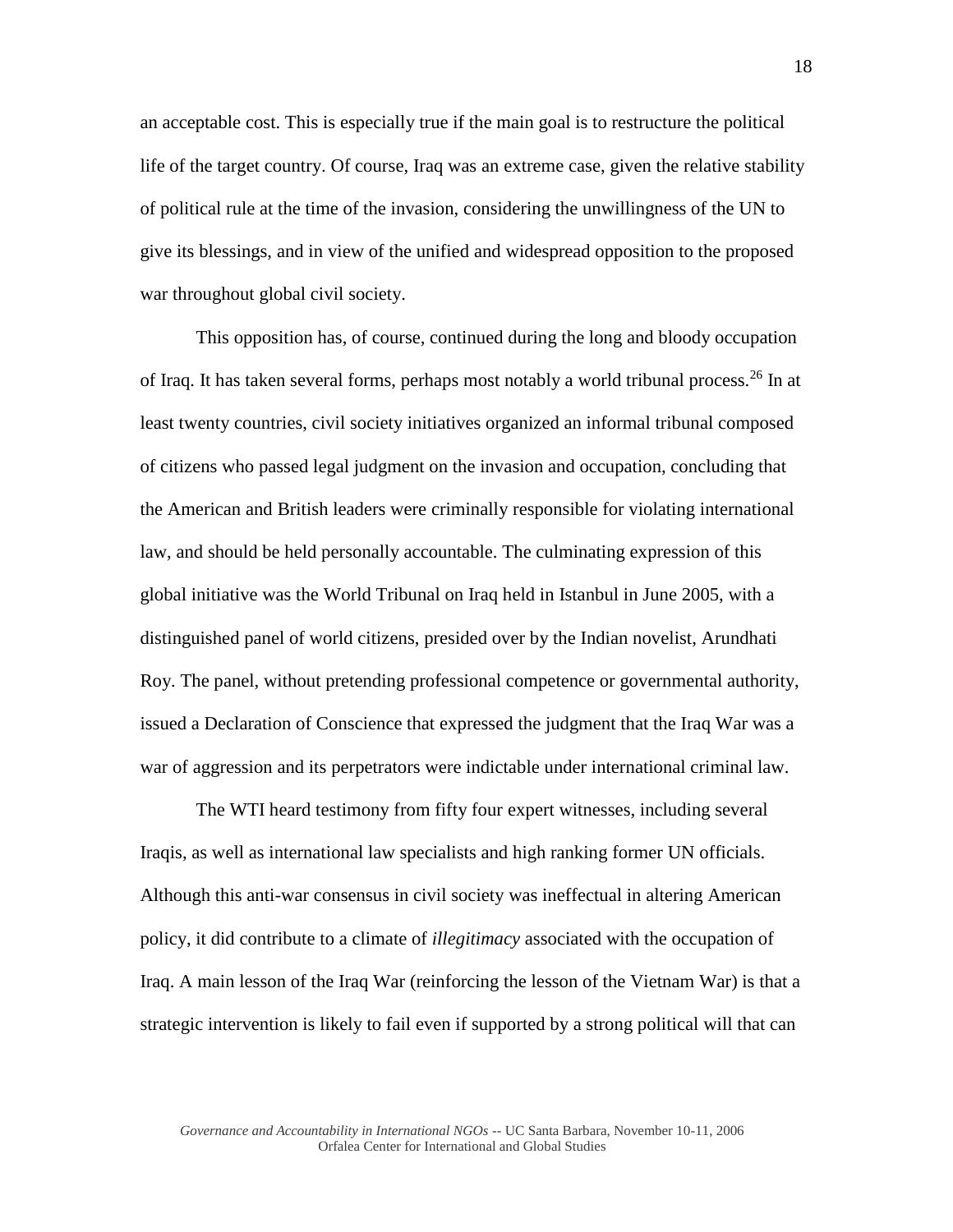mobilize impressive military capabilities; the UN will withhold authorization, civil society and public opinion will oppose, and nationalist forces will resist.

If Iraq shows that political will is insufficient to liberate an oppressed people, the persisting humanitarian crisis in Darfur, already accounting for between 300,000 and 400,000 deaths, with more than two million others displaced and at risk, shows that a requisite political will and an aroused public opinion is necessary to fashion an effective response. UNSC 1706 accepts the mandate of "the responsibility to protect" norm, but absent the consent of the government of Sudan and without the deep commitment of the United States and other important states, the deepening ordeal endured by the people of Darfur resembles the experience of Rwanda in 1994, except that in Darfur the mass lethality is exhibited in a more gradual process. Civil society is almost as unified as in relation to Iraq, but is unable to transform the clear moral and legal commitment into a political project without the participation of the main geopolitical forces on a sufficient basis. As East Timor show, where consent is present, and a regional actor with requisite capabilities is deeply engaged, the humanitarian mission can be effectively implemented.<sup>27</sup>

# **Conclusion**

In conclusion, it seems clear that "the responsibility to protect" norm is becoming an accepted as part of customary international law, but its implementation in specific instances is not a reflection of its status in law. It remains primarily dependent on mobilizing the political will of states, especially dominant states, which can be pushed just so far by an aroused public opinion calling for protective action. At present, such a

19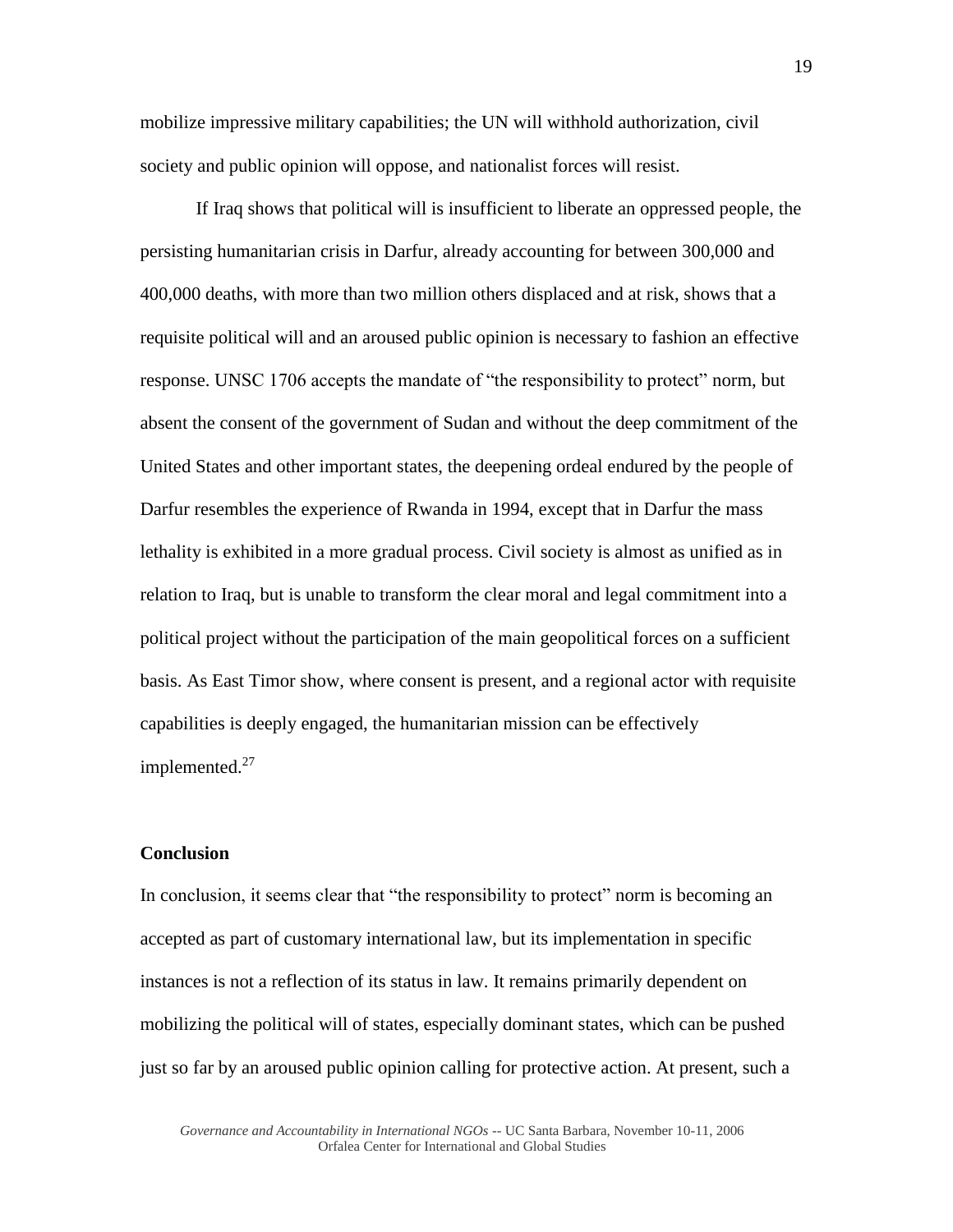political will is not likely to be supportive of humanitarian intervention unless it coincides with significant strategic interests. Also, where the territorial sovereign refuses consent even geopolitical actors often cannot translate their interventionary commitment into viable political projects, and the attempt to do so can be exceedingly costly.

As far as the role of civil society actors is concerned, the legitimacy and legality matrix is instructive: where legitimacy and legality factors overlap, civil society will lend support to humanitarian intervention (as in Rwanda, Darfur, East Timor); where legitimacy supports a call for humanitarian intervention, but legality inhibits, civil society actors will be split (as in Kosovo); where legitimacy factors are negative or even ambiguous, and legality inhibits, then civil society will be overwhelmingly opposed to military forms of intervention (as in Iraq). In all instances, the depth of strategic interest of the intervening state(s) in changing conditions in the target society is the best predictor of whether a significant intervention will be undertaken, and if so, whether it will meet with success. But as Vietnam and Iraq show, even great strategic commitments will be insufficient in the face of mobilized resistance by the target society.

Because humanitarian intervention depends on the threat and use of force, it requires the participation of states, and usually of international institutions at the regional and global levels. Civil society actors play significant roles in shaping public attitudes, especially before and after the event. With respect to the operational aspects of humanitarian intervention, civil society actors are confined to the margins of policymaking and policy implementation. Aside from significant contributions by way of relief activities and truce observation roles on the ground, the main contributions of civil society actors has been to reframe the normative debate around legitimacy and legality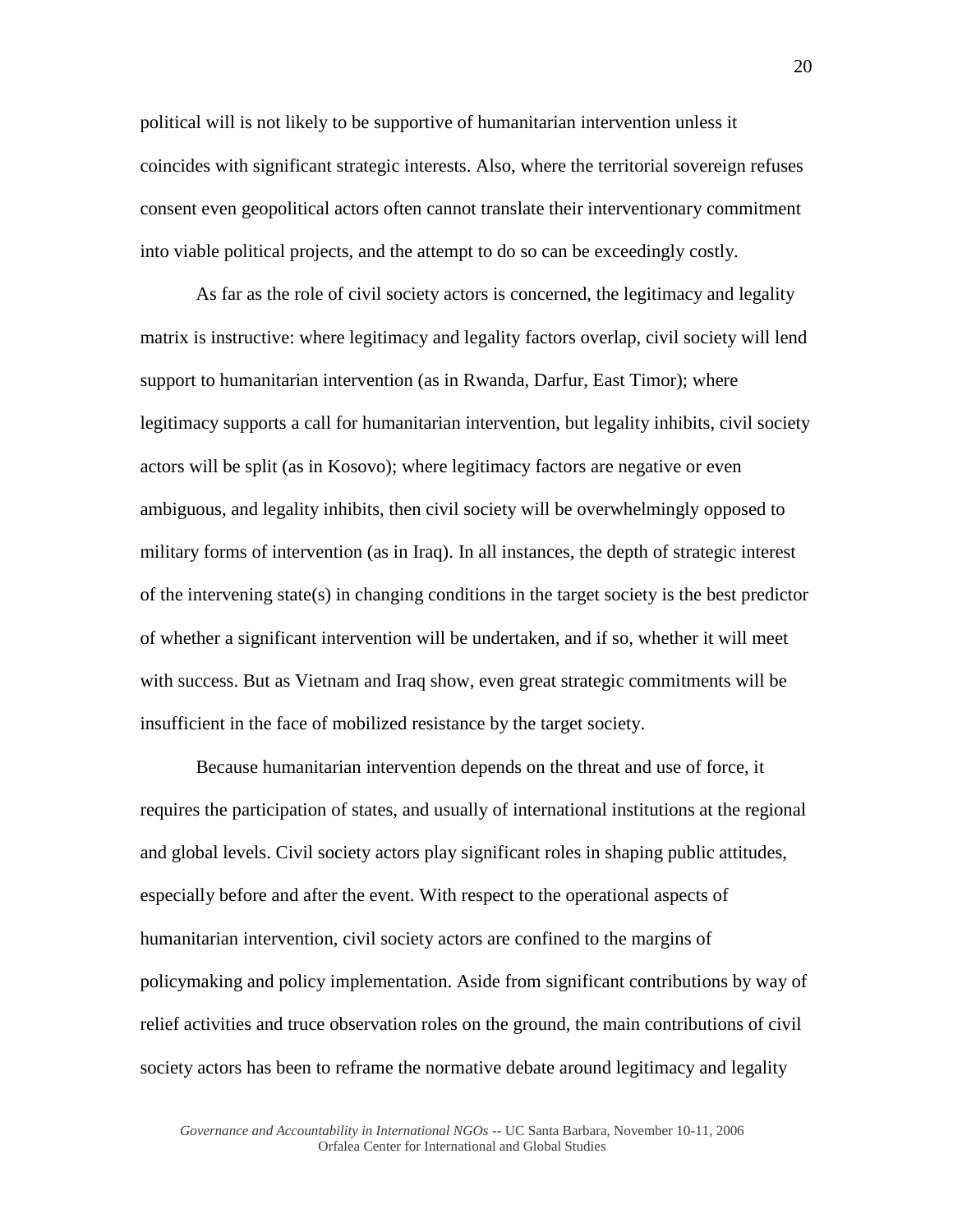considerations, as well as with respect to the conditions surrounding a proper implementation of the responsibility to protect norm. Also, civil society activism, as in relation to the Iraq War, does influence perceptions as to the legitimacy of recourse to threats and uses of force, and subsequent occupation, especially in circumstances where the UNSC has withheld authorization. The civil society role can be one of mobilizing support for intervention, as is currently the case with respect to Darfur (e.g. George Clooney at the UN), as well as making an effort to build opposition to the use of force and military occupation as has been the case with respect to Iraq. Civil society actors can also play important roles in reporting upon compliance with or violations of international humanitarian law with respect to international military operations. Of course, these actors can only flourish in relation to constitutional democracies, and even in these their credibility depends on their degree of perceived independence and the integrity of their own internal structure, especially transparency of operations and accountability of officers.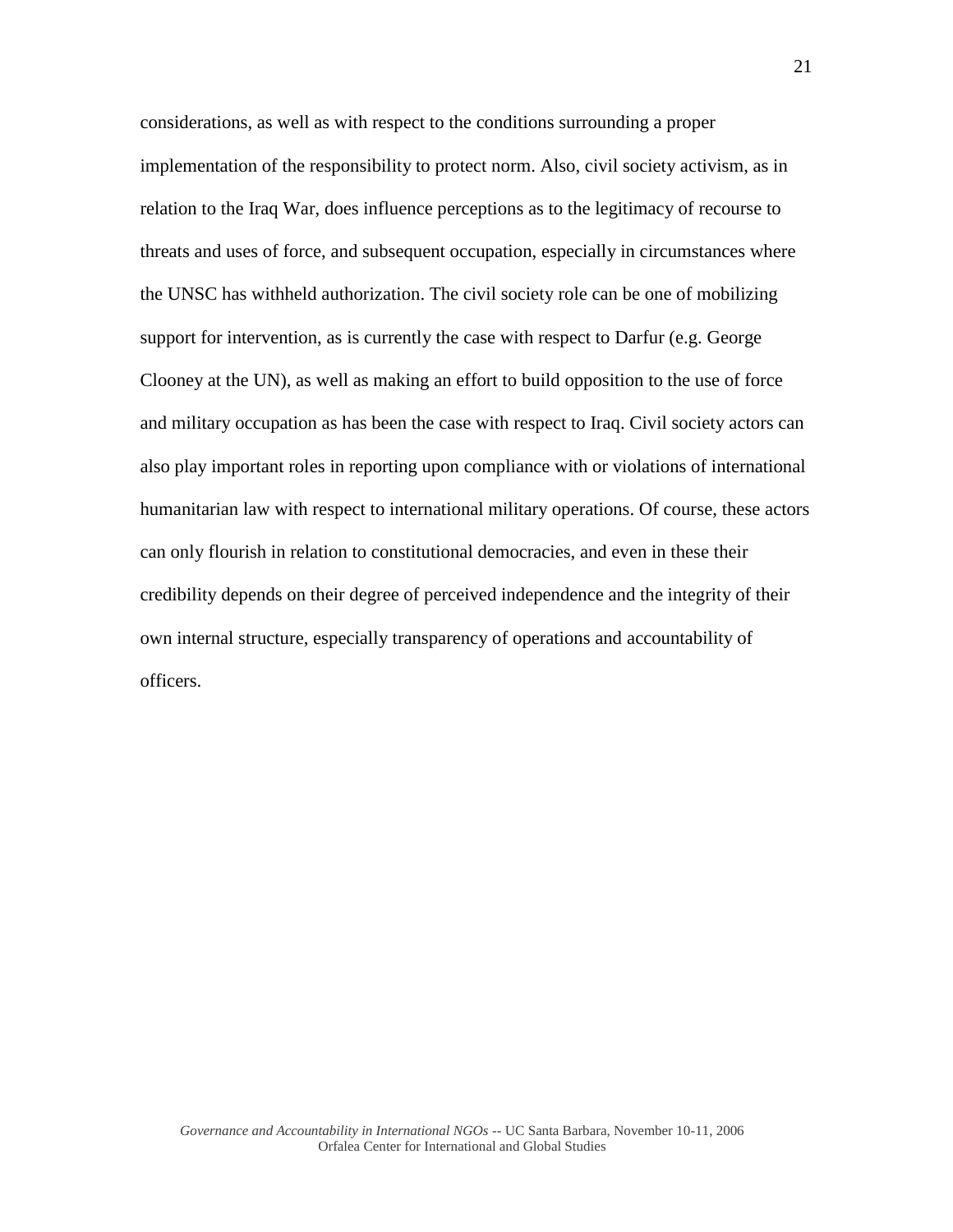Endnotes:  $\overline{a}$ 

<sup>1</sup> Schnabel, A. and R. Thakur (Eds.). *Kosovo and the Challenge of Humanitarian Intervention*: *Selective Indignation, Collective Action, and International Citizenship* (New York: United Nations Press, 2000). Moore, J. *Hard Choices: Moral Dilemmas in Humanitarian Intervention* (Lanham, MD: Rowman & Littlefield, 1998). Holzgrefe, J.L. and R. Keohane (Eds.). *Humanitarian Intervention: Ethical, Legal, and Political Dilemmas* (Cambridge, UK: Cambridge University Press, 2003). Jokic, A. *Humanitarian Intervention: Moral and Philosophical Issues* (Toronto, Canada: Broadview Press, 2003). Farer, T. *Toward a Humanitarian Foreign Policy: A Primer for Policy* (New York: New York University Press, 1980).

2 Castels, M. *The Information Age: Economy, Society and Culture* (Malden, MA: Blackwell, 1996-1998).

3 Barkun, E. *The Moral Guilt of Nations: Restitution and Negotiating Historical Injustices* (New York, Norton: 2000). Richard Falk, *The Declining World Order: America's Imperial Geopolitics* (New York: Routledge, 2004). 107-134.

4 Rickman, G. *Swiss Banks and Jewish Souls.* (New Brunswick, NJ: Transaction, 1999).

5 De Greiff, P. *The Handbook of Reparations.* (Oxford, UK: Oxford University Press, 2006).

<sup>6</sup> Declaration of the Rights of Indigenous Peoples. "Report of the Sub-commission on Prevention." *Report of the Sub-commission on Prevention*. United Nations, 28 Oct. 1994. Web. http://www.unhchr.ch/huridocda/huridoca.nsf/0/e4fc6deeafb3b06c802566cf003bea67.

7 De Greiff, P. *The Handbook of Reparations.* (Oxford, UK: Oxford University Press, 2006).

8 Pianta, M "Parallel Summits of Global Civil Society." *Global Civil Society 2001.* (Oxford, UK: Oxford University Press, 2001). 169-194. Pianta, M. "Democracy vs Globalization: The Growth of Parallel Summits and Global Movements." *Debating Cosmopolitics.* (London, UK: Verso, 2003). 232-256.

9 Falk, R. *Predatory Globalization: A Critique.* (Cambridge, UK: Polity, 1999).

<sup>10</sup> Rieff, D. *Slaughterhouse*. (New York, Simon & Schuster, 1995).

<sup>11</sup> Falk, R. *Human Rights Horizons: The Pursuit of Justice in a Globalizing World.* (New York: Routledge, 2000)

<sup>12</sup> Laughland, J. *Travesty: The Trial of Slobodan Milosevic and the Corruption of International Justice.* (London, UK: Pluto, 2007).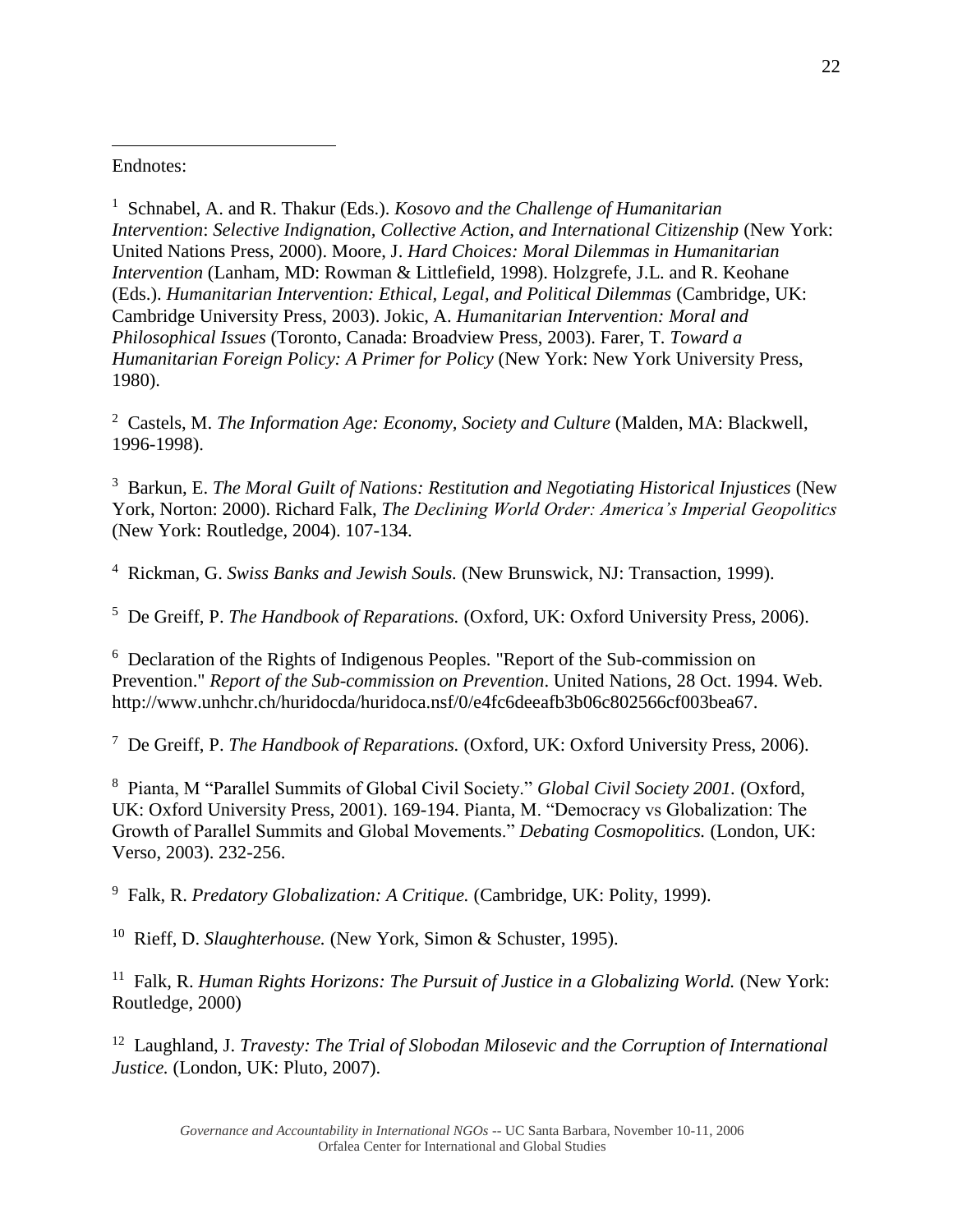13 Glennon, M. *Limits of Law, Prerogatives of Power: Interventionism After Kosovo.* (New York: Palgrave, 2001). Goldsmith, L. and E. Posner. *The Limits of International Law.* (New York: Oxford University Press, 2005).

 $\overline{a}$ 

<sup>14</sup> Arend, A. and R. Beck. *International Law and the Use of Force: Beyond the UN Charter Paradigm* (London, UK: Routledge, 1993). Weisburd, M. *Use of Force: Practice of States since World War II.* (University Park, PA: Pennsylvania State University Press, 1997).

15 Chomsky, N. *The New Military Humanism: Lessons from Kosovo.* (Monroe: Common Courage Press, 1999).

<sup>16</sup> Laughland, J. *Travesty: The Trial of Slobodan Milosevic and the Corruption of International Justice.* (London, UK: Pluto, 2007). Scharf, M. and W. Schabas. *Slobodan Milosevic on Trial: A Companion.* (New York: Continuum, 2002). Scharf, M. and P. Williams. *Peace with Justice? War Crimes and Accountability in the Former Yugoslavia.* (Lanham, MD: Rowman & Littlefield, 2002).

<sup>17</sup> Laughland, J. *Travesty: The Trial of Slobodan Milosevic and the Corruption of International Justice.* (London, UK: Pluto, 2007).

18 Independent International Commission on Kosovo. *The Kosovo Report: Conflict, International Response, Lessons Learned*. (Oxford: Oxford University Press, USA, 2000).

19 Independent International Commission on Kosovo. *The Kosovo Report: Conflict, International Response, Lessons Learned*. (Oxford: Oxford University Press, USA, 2000). 163- 176.

20 Independent International Commission on Kosovo. *The Kosovo Report: Conflict, International Response, Lessons Learned*. (Oxford: Oxford: University Press, USA, 2000). *195- 198.*

21 International Commission on Intervention, and State Sovereignty. *The Responsibility to Protect: Report of the International Commission on Intervention and State Sovereignty. Supplement*. (Idrc, 2001).

<sup>22</sup> United Nations. *A More Secure World: Our Shared Responsibility: Report of the High-level Panel on Threats, Challenges, and Change*. (New York: United Nations, 2004). 59-74.

23 Heck, M. and Sikkink, K. *Activists Beyond Borders: Advocacy Networks in International Politics* (Ithaca, NY: Cornell University Press, 1998). Lipschutz, R. "Reconstructing World Society: The Emergence of Global Civil Society." *Millennium* 21. (1992): 389-420. Kaldor, M. *Global Civil Society: An Answer to War.* (Cambridge: Polity Press, 2003).

24 Falk, R. *The Great Terror War* (Northampton: Olive Branch Press, 2003). Falk, R. *The Costs of War: International Law, the UN, and World Order After Iraq.* (New York: Routledge, 2008).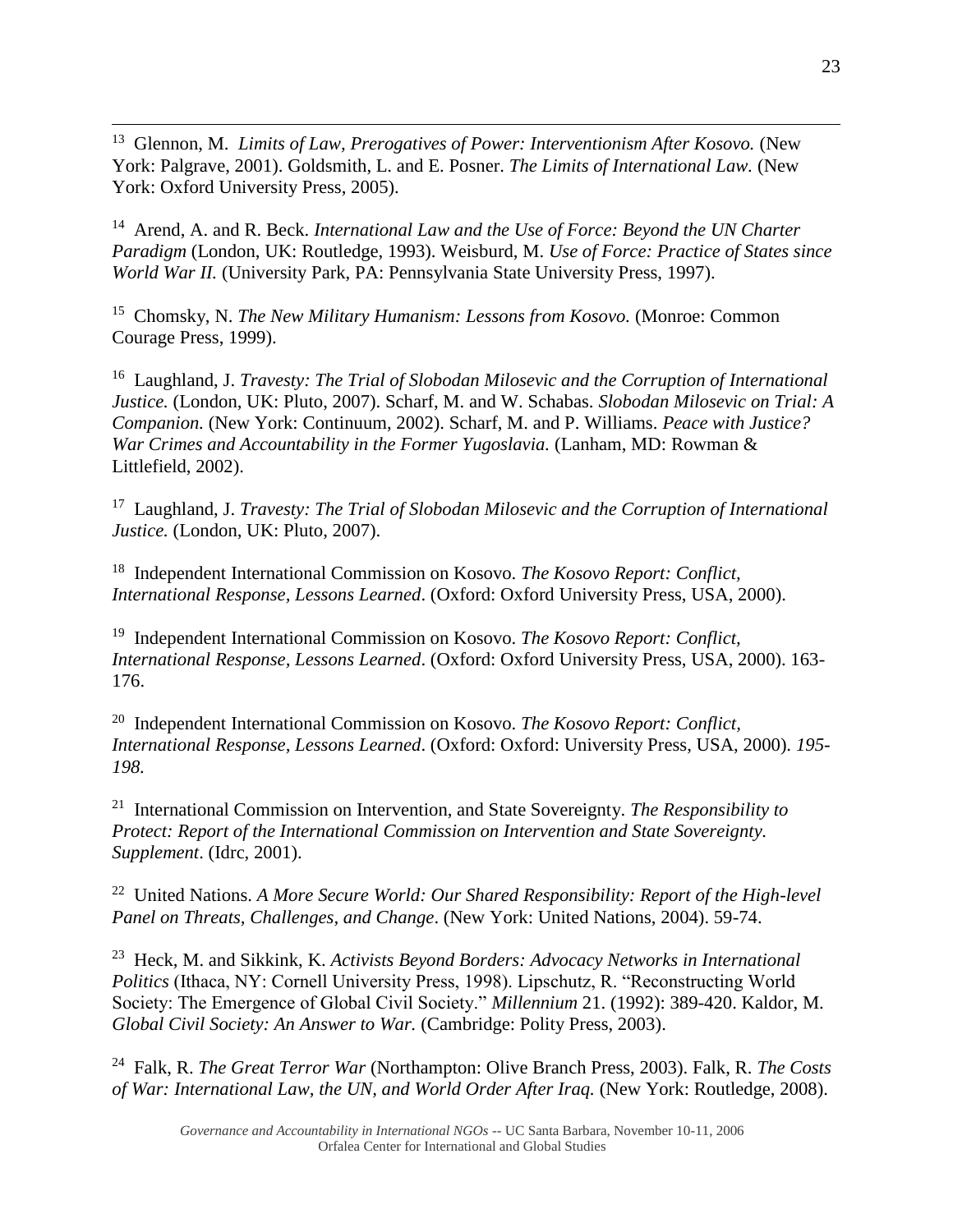25 Slaughter, A.M. "Good Reasons for Going Around the UN." *New York Times*, March 18, 2003. Slaughter, AM. "The Use of Force in Iraq: Illegal and Illegitimate." *American Society of International Law*. (2004): 262-263.

 $\overline{a}$ 

26 Falk, R. *The costs of war: international law, the UN, and world order after Iraq*. (New York: Routledge, 2012). 171-182

27 Orford, A. *Reading Humanitarian Intervention: Human Rights and the Use of Force in International Law.* (Cambridge, UK: Cambridge University Press, 2003). Mgbeoji, I. *Collective Insecurity: The Liberian Crisis, Unilateralism & Global Order (Vancouver, Canada: UBC Press,* 2003). Mamdani, M. "The Politics of Naming: Genocide." *London Review of Books*. (2007).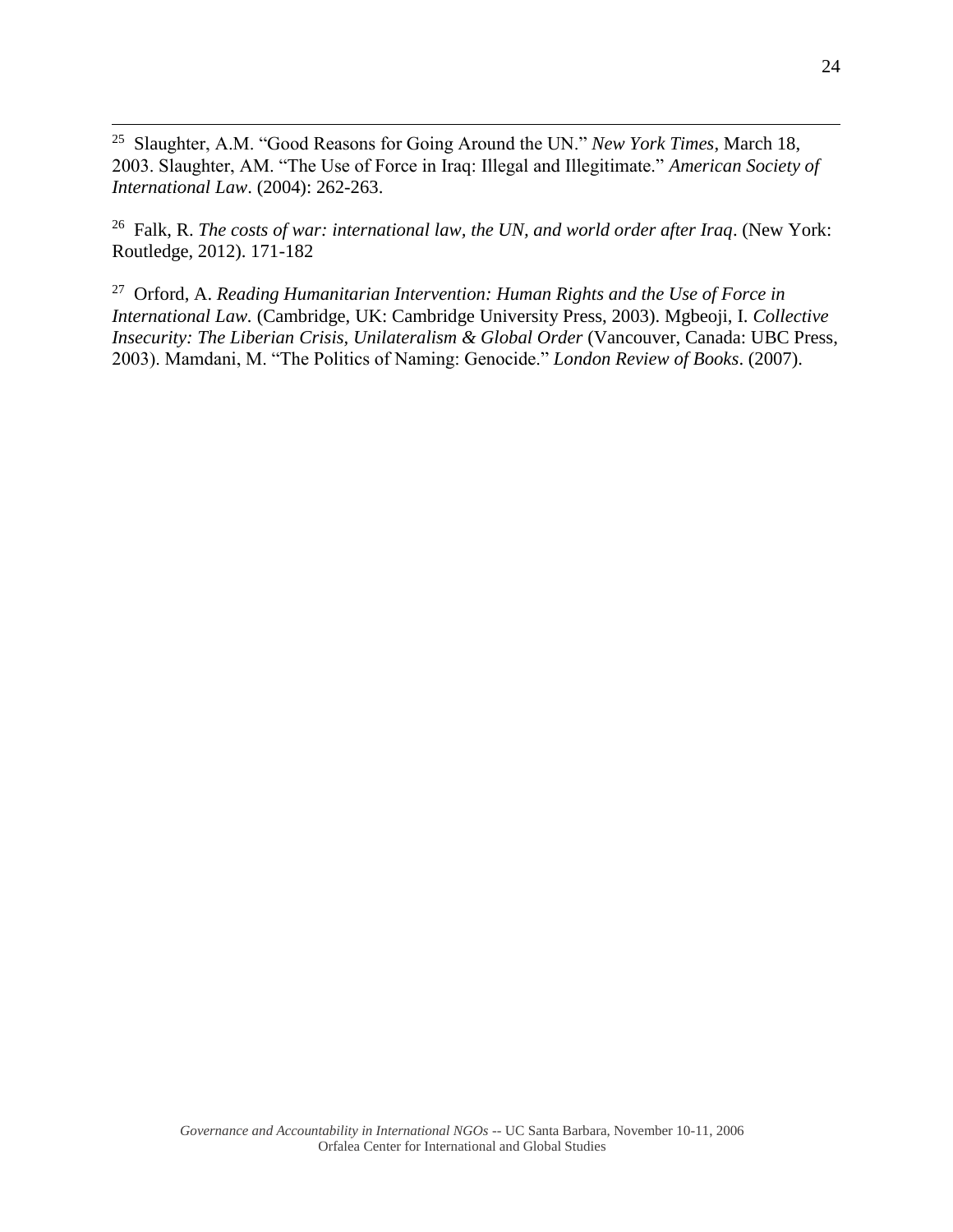# Bibliography

Arend, A. and R. Beck. *International Law and the Use of Force: Beyond the UN Charter Paradigm* (London, UK: Routledge, 1993).

 $\overline{a}$ 

Barkun, E. *The Moral Guilt of Nations: Restitution and Negotiating Historical Injustices* (New York, Norton: 2000).

Castels, M. *The Information Age: Economy, Society and Culture* (Malden, MA: Blackwell, 1996-1998).

Chomsky, N. *The New Military Humanism: Lessons from Kosovo.* (Monroe: Common Courage Press, 1999).

Declaration of the Rights of Indigenous Peoples. "Report of the Sub-commission on Prevention." *Report of the Sub-commission on Prevention*. United Nations, 28 Oct. 1994. Web. http://www.unhchr.ch/huridocda/huridoca.nsf/0/e4fc6deeafb3b06c802566cf003bea67.

De Greiff, P. *The Handbook of Reparations.* (Oxford, UK: Oxford University Press, 2006).

Falk, R. *Human Rights Horizons: The Pursuit of Justice in a Globalizing World.* (New York: Routledge, 2000)

Falk, R. *Predatory Globalization: A Critique.* (Cambridge, UK: Polity, 1999).

Falk, R. *The Costs of War: International Law, the UN, and World Order After Iraq.* (New York: Routledge, 2012).

Falk, R. *The Declining World Order: America's Imperial Geopolitics* (New York: Routledge, 2004). 107-134.

Falk, R. *The Great Terror War* (Northampton: Olive Branch Press, 2003).

Farer, T. *Toward a Humanitarian Foreign Policy: A Primer for Policy* (New York: New York University Press, 1980).

Glennon, M. *Limits of Law, Prerogatives of Power: Interventionism After Kosovo.* (New York: Palgrave, 2001).

Goldsmith, L. and E. Posner. *The Limits of International Law.* (New York: Oxford University Press, 2005).

Heck, M. and K. Sikkink. *Activists Beyond Borders: Advocacy Networks in International Politics* (Ithaca, NY: Cornell University Press, 1998).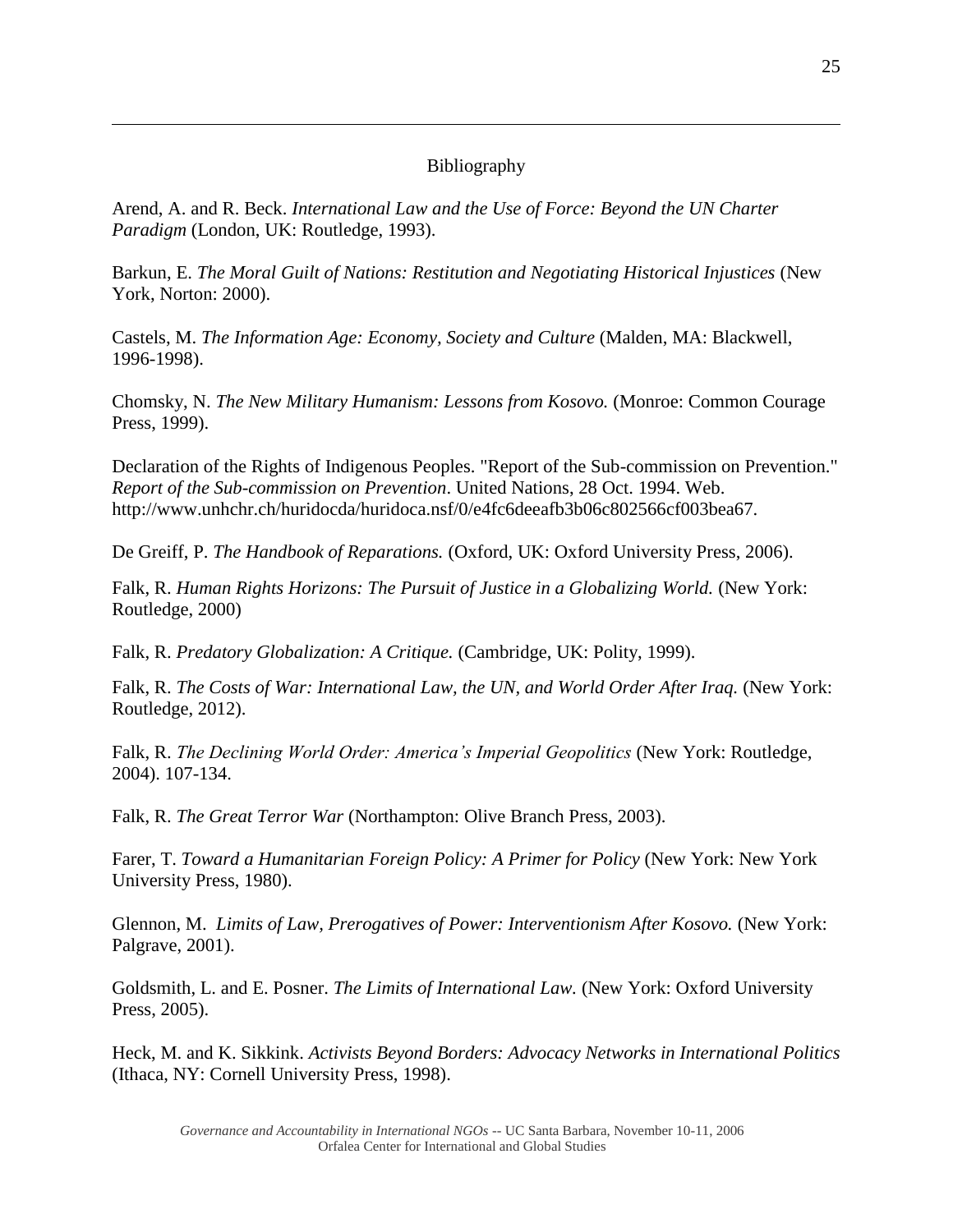Holzgrefe, J.L. and R. Keohane (Eds.). *Humanitarian Intervention: Ethical, Legal, and Political Dilemmas* (Cambridge, UK: Cambridge University Press, 2003).

 $\overline{a}$ 

Independent International Commission on Kosovo. *The Kosovo Report: Conflict, International Response, Lessons Learned*. (Oxford: Oxford: University Press, USA, 2000).

International Commission on Intervention, and State Sovereignty. *The Responsibility to Protect: Report of the International Commission on Intervention and State Sovereignty. Supplement*. (Idrc, 2001).

Jokic, A. *Humanitarian Intervention: Moral and Philosophical Issues* (Toronto, Canada: Broadview Press, 2003).

Kaldor, M. *Global Civil Society: An Answer to War.* (Cambridge: Polity Press, 2003).

Laughland, J. *Travesty: The Trial of Slobodan Milosevic and the Corruption of International Justice.* (London, UK: Pluto, 2007).

Lipschutz, R. "Reconstructing World Society: The Emergence of Global Civil Society." *Millennium* 21. (1992): 389-420.

Mamdani, M. "The Politics of Naming: Genocide." *London Review of Books*. (2007).

Mgbeoji, I. *Collective Insecurity: The Liberian Crisis, Unilateralism & Global Order*  (Vancouver, Canada: UBC Press, 2003).

Moore, J. *Hard Choices: Moral Dilemmas in Humanitarian Intervention* (Lanham, MD: Rowman & Littlefield, 1998).

Orford, A. *Reading Humanitarian Intervention: Human Rights and the Use of Force in International Law.* (Cambridge, UK: Cambridge University Press, 2003).

Pianta, M. "Democracy vs Globalization: The Growth of Parallel Summits and Global Movements." *Debating Cosmopolitics.* (London, UK: Verso, 2003). 232-256.

Pianta, M "Parallel Summits of Global Civil Society." *Global Civil Society 2001.* (Oxford, UK: Oxford University Press, 2001). 169-194.

Rickman, G. *Swiss Banks and Jewish Souls.* (New Brunswick, NJ: Transaction, 1999).

Rieff, D. *Slaughterhouse.* (New York, Simon & Schuster, 1995).

Scharf, M. and W. Schabas. *Slobodan Milosevic on Trial: A Companion.* (New York: Continuum, 2002).